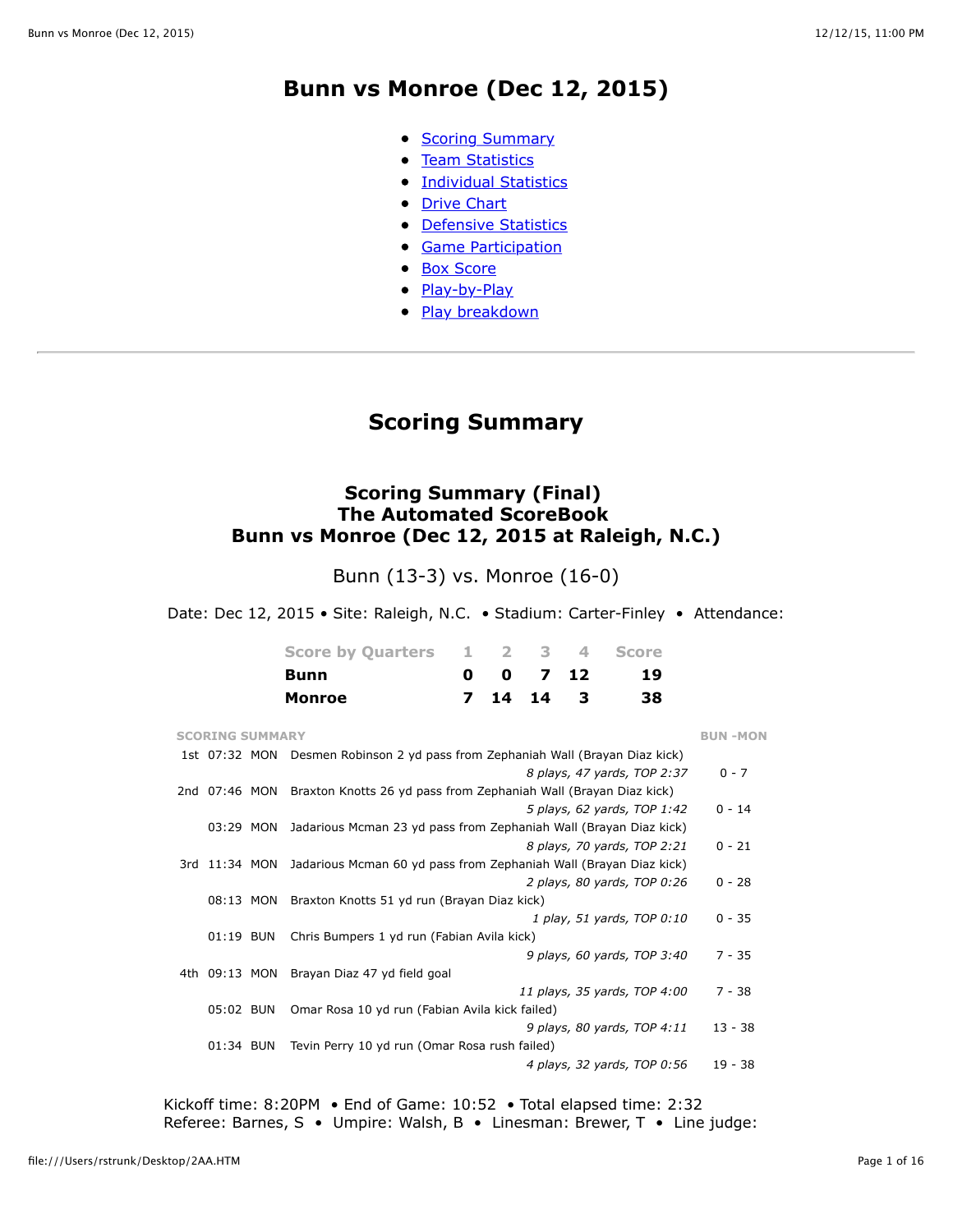Colenda, J • Back judge: Russell, W • Field judge: Hinnant, J • Side judge: Hunter, H • Temperature: 59 • Wind: 3mpn SW • Weather: Clear

## **Team Statistics**

## **Team Statistics (Final) The Automated ScoreBook Bunn vs Monroe (Dec 12, 2015 at Raleigh, N.C.)**

| <b>Team Totals</b>                   | <b>BUN</b>  | <b>MON</b>    |
|--------------------------------------|-------------|---------------|
| <b>FIRST DOWNS</b>                   | 17          | 21            |
| Rushing                              | 16          | 9             |
| Passing                              | 1           | 12            |
| Penalty                              | 0           | 0             |
| <b>NET YARDS RUSHING</b>             | 237         | 224           |
| <b>Rushing Attempts</b>              | 57          | 30            |
| Average Per Rush                     | 4.2         | 7.5           |
| Rushing Touchdowns                   | 3           | 1             |
| Yards Gained Rushing                 | 276         | 242           |
| Yards Lost Rushing                   | 39          | 18            |
| <b>NET YARDS PASSING</b>             | 44          | 283           |
| Completions-Attempts-Int             | $1 - 8 - 0$ | $16 - 25 - 2$ |
| Average Per Attempt                  | 5.5         | 11.3          |
| Average Per Completion               | 44.0        | 17.7          |
| Passing Touchdowns                   | 0           | 4             |
| <b>TOTAL OFFENSE YARDS</b>           | 281         | 507           |
| Total offense plays                  | 65          | 55            |
| Average Gain Per Play                | 4.3         | 9.2           |
| <b>Fumbles: Number-Lost</b>          | $1 - 1$     | $1 - 1$       |
| <b>Penalties: Number-Yards</b>       | $6 - 30$    | $10 - 69$     |
| <b>PUNTS-YARDS</b>                   | $5 - 171$   | $1 - 33$      |
| Average Yards Per Punt               | 34.2        | 33.0          |
| Net Yards Per Punt                   | 32.8        | 33.0          |
| Inside 20                            | 0           | 0             |
| $50+Yards$                           | 0           | 0             |
| <b>Touchbacks</b>                    | 0           | 0             |
| Fair catch                           | 0           | 0             |
| <b>KICKOFFS-YARDS</b>                | $4 - 180$   | $7 - 406$     |
| Average Yards Per Kickoff            | 45.0        | 58.0          |
| Net Yards Per Kickoff                | 32.5        | 30.4          |
| Touchbacks                           | 1           | 3             |
| <b>Punt returns: Number-Yards-TD</b> | $0 - 0 - 0$ | $1 - 7 - 0$   |
| Average Per Return                   | 0.0         | 7.0           |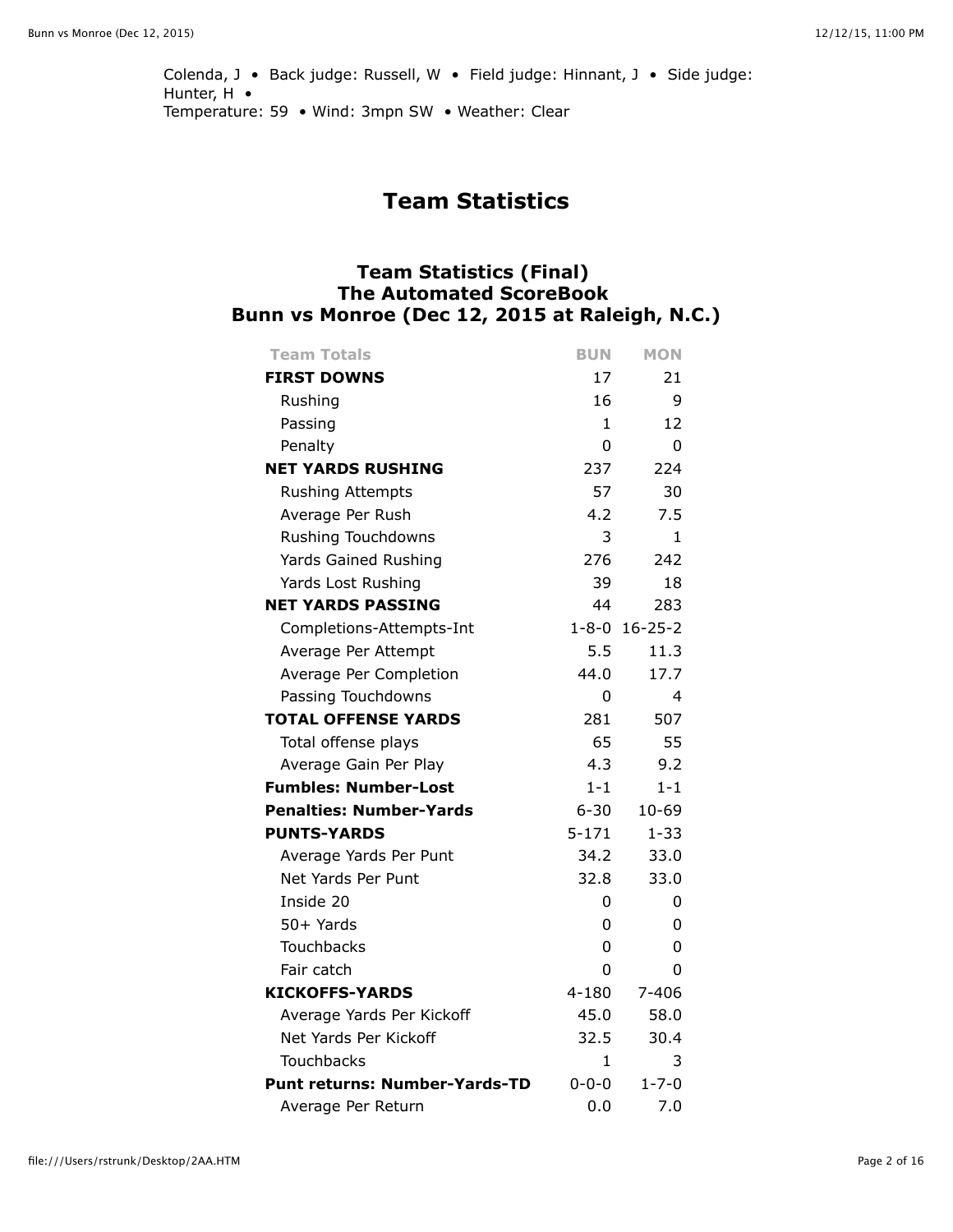| Kickoff returns: Number-Yds-TD       | $4 - 133 - 0$ | $2 - 30 - 0$ |
|--------------------------------------|---------------|--------------|
| Average Per Return                   | 33.2          | 15.0         |
| <b>Interceptions: Number-Yds-TD</b>  | $2 - 10 - 0$  | $0 - 0 - 0$  |
| <b>Fumble Returns: Number-Yds-TD</b> | $0 - 0 - 0$   | $0 - 0 - 0$  |
| <b>Miscellaneous Yards</b>           | 0             | 0            |
| <b>Possession Time</b>               | 26:18         | 21:42        |
| 1st Quarter                          | 5:05          | 6:55         |
| 2nd Quarter                          | 7:48          | 4:12         |
| 3rd Quarter                          | 8:18          | 3:42         |
| 4th Quarter                          | 5:07          | 6:53         |
| <b>Third-Down Conversions</b>        | 3 of 11       | 7 of 10      |
| <b>Fourth-Down Conversions</b>       | $1$ of $3$    | $0$ of $0$   |
| <b>Red-Zone Scores-Chances</b>       | $3 - 4$       | $2 - 3$      |
| Touchdowns                           | $3 - 4$       | $1 - 3$      |
| Field goals                          | $0 - 4$       | $1 - 3$      |
| <b>Sacks By: Number-Yards</b>        | $1 - 10$      | $3 - 22$     |
| <b>PAT Kicks</b>                     | $1 - 2$       | 5-5          |
| <b>Field Goals</b>                   | ი-ი           | $1 - 1$      |
| <b>Points off turnovers</b>          | 6             | 0            |

## **Individual Statistics**

## **Individual Statistics (Final) The Automated ScoreBook Bunn vs Monroe (Dec 12, 2015 at Raleigh, N.C.)**

### **Bunn Monroe**

| <b>RUSHING</b>     | No.          | Gain           | Loss Net TD                  |                |              | La             | Avg.   | <b>RUSHING</b>        | No. | Gain Loss     |                |      | Net TD Lg |      | Avg.                         |
|--------------------|--------------|----------------|------------------------------|----------------|--------------|----------------|--------|-----------------------|-----|---------------|----------------|------|-----------|------|------------------------------|
| <b>Tevin Perry</b> | 28           | 170            | 12                           | 158            | $\mathbf{1}$ | 28             | 5.6    | <b>Braxton Knotts</b> | 12  | 117           | 6              | 111  | 1         | 51   | 9.2                          |
| Chris Bumpers      | 11           | 41             | 0                            | 41             | 1            | 9              | 3.7    | Mckinley Nelson       | 8   | 85            | 0              | 85   | 0         | 26   | 10.6                         |
| Omar Rosa          | 5            | 30             | 0                            | 30             |              | 1 10           | 6.0    | Zephaniah Wall        | 8   | 37            | 10             | 27   | $\Omega$  | 12   | 3.4                          |
| Davonte Caldwel    | 4            | 27             | 0                            | 27             | $\Omega$     | 10             | 6.8    | Jagavis Allen         | 1   | 3             | 0              | 3    | $\Omega$  | 3    | 3.0                          |
| Bruce Adams Jr     | $\mathbf{1}$ | $\overline{4}$ | 0                            | 4              | $\Omega$     | $\overline{4}$ | 4.0    | <b>TEAM</b>           | 1   | 0             | $\overline{2}$ | $-2$ | 0         | 0    | $-2.0$                       |
| Quenten Wright     | 8            | 4              | 27                           | $-23$          | $\Omega$     | 2              | $-2.9$ | Totals                | 30  | 242           | 18             | 224  |           | 1 51 | 7.5                          |
| Totals             | 57           | 276            | 39                           | 237            | 3            | 28             | 4.2    |                       |     |               |                |      |           |      |                              |
|                    |              |                |                              |                |              |                |        |                       |     |               |                |      |           |      |                              |
| <b>PASSING</b>     |              |                | Cmp-Att-Int Yds TD Long Sack |                |              |                |        | <b>PASSING</b>        |     |               |                |      |           |      | Cmp-Att-Int Yds TD Long Sack |
| Quenten Wright     |              | $1 - 8 - 0$    |                              | 44<br>$\Omega$ |              | 44             | 3      | Zephaniah Wall        |     | $16 - 25 - 2$ |                | 283  | 4         | 60   | 1                            |
| Totals             |              | $1 - 8 - 0$    |                              | $\Omega$<br>44 |              | 44             | 3      | Totals                |     | $16 - 25 - 2$ |                | 283  | 4         | 60   | 1                            |
|                    |              |                |                              |                |              |                |        |                       |     |               |                |      |           |      |                              |
| <b>RECEIVING</b>   |              | No. Yds TD     | -La                          |                |              |                |        | <b>RECEIVING</b>      |     | No. Yds TD Lg |                |      |           |      |                              |
| Tyree Person       | 1            | 44<br>0        | 44                           |                |              |                |        | Jadarious Mcman       |     | 7 171         |                | 2 60 |           |      |                              |
| Totals             | $\mathbf{1}$ | 44<br>$\Omega$ | 44                           |                |              |                |        | <b>Braxton Knotts</b> | 4   | 65            |                | 1 26 |           |      |                              |
|                    |              |                |                              |                |              |                |        | Desmen Robinson       | 4   | 42            |                | 1 16 |           |      |                              |
|                    |              |                |                              |                |              |                |        | Melvin Bonilla        | 1   | 5             | $\Omega$       | 5    |           |      |                              |
|                    |              |                |                              |                |              |                |        | Totals                | 16  | -283          |                | 4 60 |           |      |                              |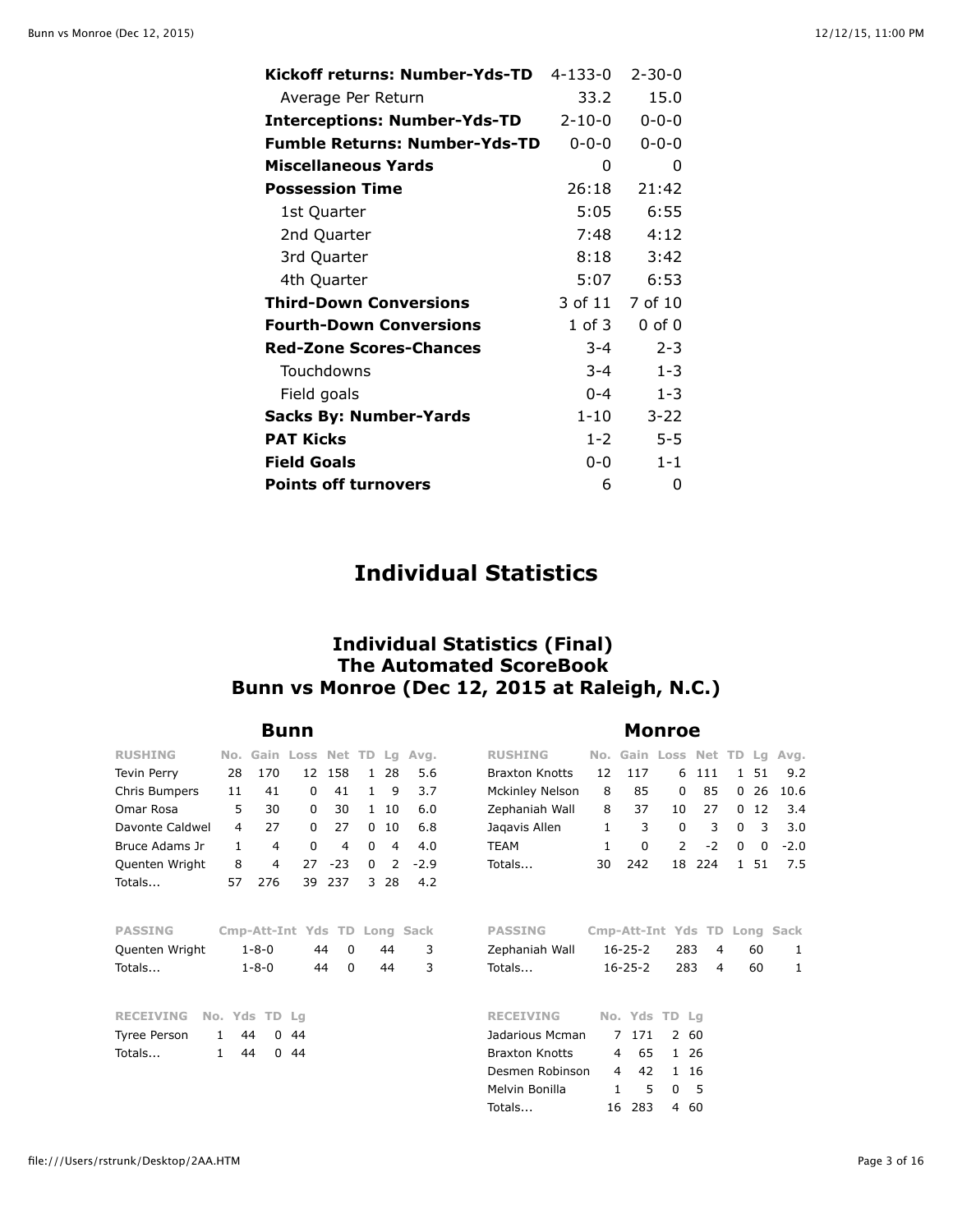| <b>PUNTING</b><br>Quenten Wright<br>Totals | No. Yds Avg Long<br>5<br>5. | 171 34.2<br>171 34.2       |                           | 44<br>44             | In20        | TB<br>0<br>0   | 0<br>$\mathbf 0$    |             | <b>PUNTING</b><br>Desmen Robinson<br>Totals                       | 1<br>1              | 33             | 33 33.0        | 33.0           | No. Yds Avg Long In20<br>33<br>33 |    | 0<br>0   | TB<br>$\mathbf 0$<br>$\mathbf 0$ |             |
|--------------------------------------------|-----------------------------|----------------------------|---------------------------|----------------------|-------------|----------------|---------------------|-------------|-------------------------------------------------------------------|---------------------|----------------|----------------|----------------|-----------------------------------|----|----------|----------------------------------|-------------|
|                                            |                             | <b>Punts</b>               |                           | <b>Kickoffs</b>      |             |                | Intercept           |             |                                                                   |                     | Punts          |                |                | <b>Kickoffs</b>                   |    |          | Intercept                        |             |
| <b>ALL RETURNS</b>                         | No Yds                      | Lq                         |                           |                      |             |                | No Yds Lg No Yds Lg |             | <b>ALL RETURNS</b>                                                | No Yds Lg No Yds Lg |                |                |                |                                   |    |          | No Yds Lg                        |             |
| Justin Miller                              | 0                           | $\mathbf 0$<br>$\mathbf 0$ | 0                         | $\mathbf 0$          | $\mathbf 0$ | 1              | 10                  | 10          | Jadarious Mcman                                                   | 0                   | $\Omega$       | $\Omega$       | 1              | 4                                 | 4  | 0        | 0                                | 0           |
| Josh Terlizzi                              | 0                           | 0                          | 0<br>0                    | 0                    | 0           | 1              | $\mathbf 0$         | $\mathbf 0$ | <b>Braxton Knotts</b>                                             | 1                   | 7              | 7              | 1              | 26                                | 26 | 0        | 0                                | 0           |
| <b>Tevin Perry</b>                         | 0                           | $\mathbf 0$                | $\mathbf 0$<br>2          | 88                   | 70          | 0              | $\mathbf 0$         | $\mathbf 0$ | Totals                                                            | $\mathbf{1}$        | $\overline{7}$ | $\overline{7}$ | $\overline{2}$ | 30                                | 26 | 0        | $\mathbf 0$                      | $\mathbf 0$ |
| Quenten Wright                             | $\mathbf 0$                 | $\mathbf 0$                | $\mathcal{P}$<br>$\Omega$ | 45                   | 25          | 0              | $\Omega$            | $\Omega$    |                                                                   |                     |                |                |                |                                   |    |          |                                  |             |
| Totals                                     | $\Omega$                    | $\Omega$<br>$\Omega$       | 4                         | 133 70               |             | $\overline{2}$ |                     | 10 10       |                                                                   |                     |                |                |                |                                   |    |          |                                  |             |
|                                            |                             |                            |                           |                      |             |                |                     |             |                                                                   |                     |                |                |                |                                   |    |          |                                  |             |
| <b>ALL PURPOSE</b>                         | Rush Rcv                    |                            | <b>KR</b>                 | <b>PR</b>            |             | IR Total       |                     |             | <b>ALL PURPOSE</b>                                                | Rush Rcv            |                |                | KR.            | PR.                               |    | IR Total |                                  |             |
| <b>Tevin Perry</b>                         | 158                         | 0                          | 88                        | 0                    | 0           | 246            |                     |             | <b>Braxton Knotts</b>                                             | 111                 |                | 65             | 26             | 7                                 | 0  | 209      |                                  |             |
| <b>Tyree Person</b>                        | 0                           | 44                         | $\mathbf{0}$              | $\mathbf 0$          | 0           | 44             |                     |             | Jadarious Mcman                                                   |                     | 171<br>0       |                | 4              | 0                                 | 0  | 175      |                                  |             |
| Chris Bumpers                              | 41                          | $\Omega$                   | 0                         | $\Omega$             | 0           | 41             |                     |             | <b>Mckinley Nelson</b>                                            | 85                  |                | $\mathbf 0$    | $\Omega$       | 0                                 | 0  | 85       |                                  |             |
| Omar Rosa                                  | 30                          | 0                          | 0                         | $\Omega$             | 0           | 30             |                     |             | Desmen Robinson                                                   |                     | $\Omega$       | 42             | 0              | 0                                 | 0  | 42       |                                  |             |
| Davonte Caldwel                            | 27                          | 0                          | 0                         | 0                    | 0           | 27             |                     |             | Zephaniah Wall                                                    | 27                  |                | 0              | 0              | 0                                 | 0  | 27       |                                  |             |
| Quenten Wright                             | $-23$                       | 0                          | 45                        | $\mathbf 0$          | 0           | 22             |                     |             | Melvin Bonilla                                                    |                     | 0              | 5              | $\mathbf 0$    | 0                                 | 0  | 5        |                                  |             |
| Justin Miller                              | 0                           | 0                          | 0                         | $\mathbf 0$          | 10          | 10             |                     |             | Jagavis Allen                                                     |                     | 3              | $\mathbf 0$    | 0              | 0                                 | 0  | 3        |                                  |             |
| Bruce Adams Jr                             | 4                           | $\Omega$                   | 0                         | $\Omega$             | $\Omega$    | 4              |                     |             | <b>TEAM</b>                                                       | $-2$                |                | $\Omega$       | $\Omega$       | $\Omega$                          | 0  | $-2$     |                                  |             |
| Totals                                     | 237                         | 44                         | 133                       | 0                    | 10          | 424            |                     |             | Totals                                                            | 224                 | 283            |                | 30             | 7                                 | 0  | 544      |                                  |             |
| <b>FIELD GOAL ATTEMPTS</b>                 |                             |                            |                           |                      |             |                |                     |             | <b>FIELD GOAL ATTEMPTS</b><br>Brayan Diaz 4th 09:13 47 yards Good |                     |                |                |                |                                   |    |          |                                  |             |
| <b>KICKOFFS</b>                            | No. Yds TB OB Avg.          |                            |                           |                      |             |                |                     |             | <b>KICKOFFS</b>                                                   | No. Yds TB          |                |                | OB Avg.        |                                   |    |          |                                  |             |
| Tomas O'Campo                              | 4                           | 180                        | 1                         | 45.0<br>$\mathbf{1}$ |             |                |                     |             | Brayan Diaz<br>$7^{\circ}$                                        | 406                 | 3              | 0              |                | 58.0                              |    |          |                                  |             |

**FUMBLES:** Bunn-Quenten Wright 1-1. Monroe-Mckinley Nelson 1-1.

# **Drive Chart**

## **Drive Chart (Final) The Automated ScoreBook Bunn vs Monroe (Dec 12, 2015 at Raleigh, N.C.)**

|            |     |                 | <b>Drive Started</b> |                               |                 | <b>Drive Ended</b> |                  | Consumed      |          |   |
|------------|-----|-----------------|----------------------|-------------------------------|-----------------|--------------------|------------------|---------------|----------|---|
| Team       |     |                 |                      | <b>Otr Spot Time Obtained</b> | Spot            | Time               | <b>How Lost</b>  | PI-Yds TOP RZ |          |   |
| <b>BUN</b> | 1st | W <sub>29</sub> |                      | $12:00$ Kickoff               | W <sub>25</sub> | 10:09              | Punt             | $3 - -4$      | 1:51     |   |
| <b>BUN</b> | 1st | W20             |                      | 07:32 Kickoff                 |                 | W35 04:18          | Punt             | $6 - 15$      | 3:14     |   |
| <b>BUN</b> | 1st | W <sub>20</sub> |                      | $00:00$ Fumble                | W22             | 00:02              | Punt             | $5 - 2$       | 0:00     |   |
| <b>BUN</b> |     | 2nd B34         |                      | 12:00 Interception B38        |                 | 09:28              | Downs            | 6--4          | 2:32     |   |
| <b>BUN</b> |     | 2nd W23         |                      | $07:41$ Kickoff               | W40             | 05:50              | Punt             | $4 - 17$      | 1:51     |   |
| <b>BUN</b> | 2nd | W20             |                      | 03:29 Kickoff                 | <b>B30</b>      | 00:09              | Downs            | 10-50         | 3:20     |   |
| <b>BUN</b> | 3rd | W20             |                      | 11:28 Kickoff                 | W26             | 08:23              | Punt             | 5-6           | 3:05     |   |
| <b>BUN</b> | 3rd | <b>B25</b>      |                      | 08:03 Kickoff                 | <b>B09</b>      | 06:46              | Fumble           | $4 - 16$      | $1:17$ # |   |
| <b>BUN</b> | 3rd | W40             | 04:59 Punt           |                               | <b>B00</b>      | 01:19<br>$\ast$    | <b>TOUCHDOWN</b> | $9 - 60$      | 3:40     | # |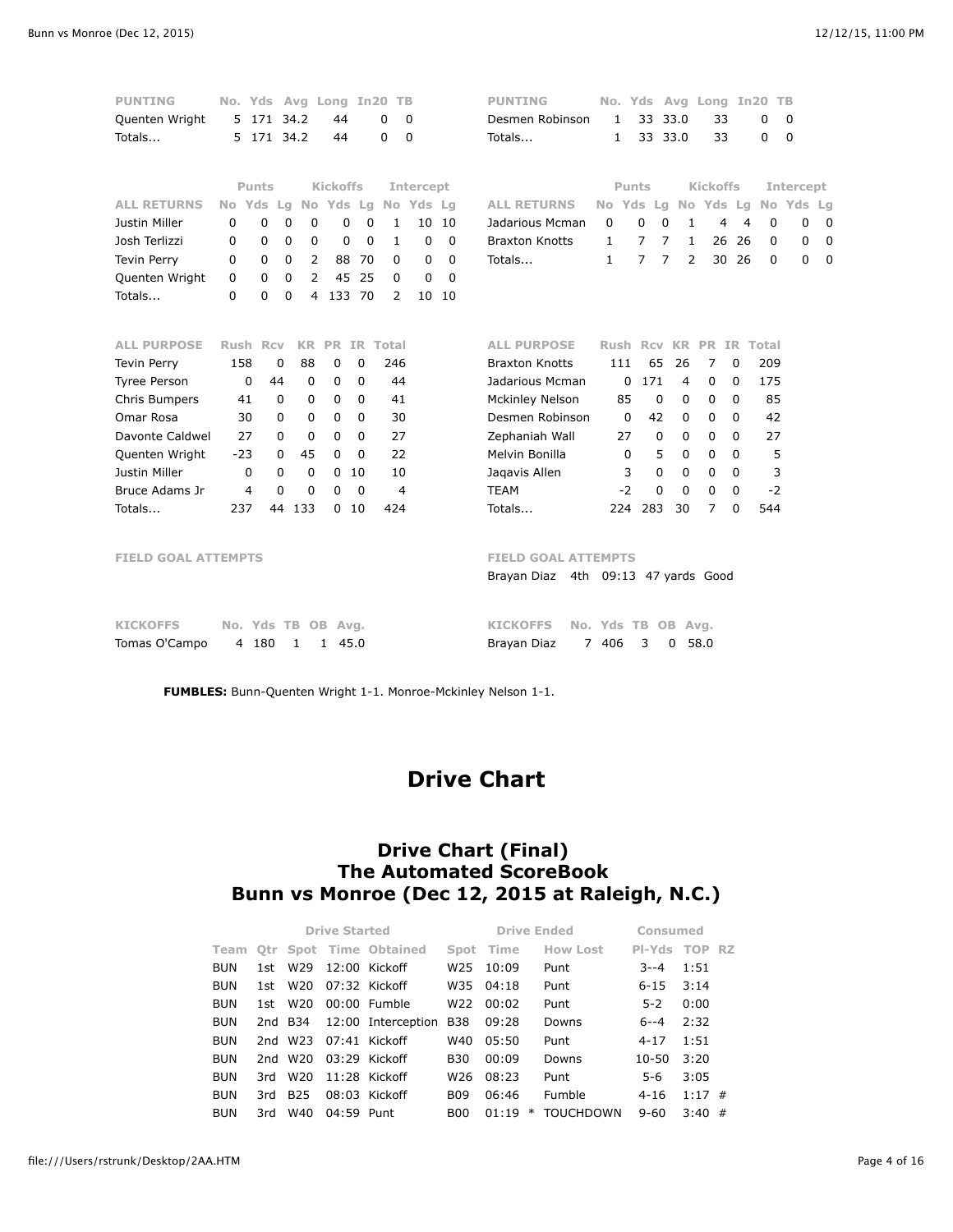| <b>BUN</b>  | 4th           | W <sub>20</sub>        |            | 09:13 Kickoff      |                 | <b>B00</b> | 05:02      |            | $\ast$     | <b>TOUCHDOWN</b>  | $9 - 80$        | 4:11       | # |
|-------------|---------------|------------------------|------------|--------------------|-----------------|------------|------------|------------|------------|-------------------|-----------------|------------|---|
| <b>BUN</b>  | 4th           | <b>B32</b>             |            | 02:30 Interception |                 | <b>B00</b> | 01:34      |            | $\ast$     | <b>TOUCHDOWN</b>  | $4 - 32$        | 0:56       | # |
| <b>MON</b>  | 1st           | W47                    | 10:09 Punt |                    |                 | <b>W00</b> | $07:32$ *  |            |            | <b>TOUCHDOWN</b>  | $8 - 47$        | 2:37       | # |
| <b>MON</b>  | 1st           | <b>B24</b>             | 04:18 Punt |                    |                 | <b>W00</b> | 00:02      |            |            | Fumble            | $8 - 76$        | 4:16       | # |
| <b>MON</b>  | 1st           | <b>B34</b>             | 00:02 Punt |                    |                 | <b>B34</b> | 00:00      |            |            | Interception      | $1 - 0$         | 0:02       |   |
| <b>MON</b>  | 2nd           | <b>B38</b>             |            | 09:28 Downs        |                 | <b>W00</b> | $07:46$ *  |            |            | <b>TOUCHDOWN</b>  | $5 - 62$        | 1:42       |   |
| <b>MON</b>  | 2nd           | <b>B30</b>             | 05:50 Punt |                    |                 | <b>W00</b> | 03:29      |            | $\ast$     | <b>TOUCHDOWN</b>  | $8 - 70$        | 2:21       |   |
| <b>MON</b>  | 2nd           | <b>B30</b>             |            | 00:09 Downs        |                 | <b>B28</b> | 00:00      |            |            | End of half       | $1 - 2$         | 0:09       |   |
| MON         | 3rd           | <b>B20</b>             |            | 12:00 Kickoff      |                 | <b>W00</b> | $11:34$ *  |            |            | <b>TOUCHDOWN</b>  | $2 - 80$        | 0:26       |   |
| MON         | 3rd           | <b>B49</b>             | 08:23 Punt |                    |                 | <b>W00</b> | 08:13      | $\ast$     |            | <b>TOUCHDOWN</b>  | $1 - 51$        | 0:10       |   |
| <b>MON</b>  | 3rd           | <b>B09</b>             |            | 06:46 Fumble       |                 | <b>B27</b> | 04:59      |            |            | Punt              | $4 - 18$        | 1:47       |   |
| <b>MON</b>  | 3rd           | <b>B35</b>             |            | 01:13 Kickoff      |                 | W30        | $09:13$ *  |            |            | <b>FIELD GOAL</b> | $11 - 35$       | 4:00       | # |
| <b>MON</b>  | 4th           | <b>B14</b>             |            | 04:55 Kickoff      |                 | <b>B33</b> | 02:30      |            |            | Interception      | $4 - 19$        | 2:25       |   |
| <b>MON</b>  | 4th           | <b>B41</b>             |            | 01:34 Kickoff      |                 | <b>B42</b> | 00:00      |            |            | End of half       | $3 - 1$         | 1:34       |   |
|             |               |                        |            | 1st                | 2nd             |            | 3rd        |            | 4th        | 1st               | 2 <sub>nd</sub> |            |   |
| <b>Bunn</b> |               |                        |            | Otr                | Otr             |            | Otr        |            | <b>Qtr</b> | Half              | Half            | Total      |   |
|             |               | Time of possession     |            | 05:05              | 07:48           |            | 08:18      | 05:07      |            | 12:53             | 13:25           | 26:18      |   |
|             |               | 3rd Down Conversions   |            | 1/4                | 0/3             |            | 2/3        | 0/1        |            | 1/7               | 2/4             | 3/11       |   |
|             |               | Average field position |            | W24                | W36             |            | W45        | W44        |            | W31               | W44             | W38        |   |
|             |               | 4th Down Conversions   |            | 0/0                | 0/2             |            | 0/0        | 1/1        |            | 0/2               | 1/1             | 1/3        |   |
|             |               |                        |            | 1st                | 2 <sub>nd</sub> |            | 3rd        |            | 4th        | 1st               | 2 <sub>nd</sub> |            |   |
|             | <b>Monroe</b> |                        |            | Qtr                | Qtr             |            | Qtr        |            | Qtr        | Half              | Half            | Total      |   |
|             |               | Time of possession     |            | 06:55              | 04:12           |            | 03:42      | 06:53      |            | 11:07             | 10:35           | 21:42      |   |
|             |               | 3rd Down Conversions   |            | 3/3                | 3/3             |            | 0/1        | 1/3        |            | 6/6               | 1/4             | 7/10       |   |
|             |               | Average field position |            | <b>B37</b>         | <b>B32</b>      |            | <b>B28</b> | <b>B27</b> |            | <b>B34</b>        | <b>B28</b>      | <b>B31</b> |   |
|             |               | 4th Down Conversions   |            | 0/0                | 0/0             |            | 0/0        | 0/0        |            | 0/0               | 0/0             | 0/0        |   |
|             |               |                        |            |                    |                 |            |            |            |            |                   |                 |            |   |

# **Drive Chart (By Quarter)**

|            |         |                 | <b>Drive Started</b> |                      |                 |           |        | <b>Drive Ended</b> | Consumed      |          |  |
|------------|---------|-----------------|----------------------|----------------------|-----------------|-----------|--------|--------------------|---------------|----------|--|
| Team       | Otr     | Spot            |                      | <b>Time Obtained</b> | Spot            | Time      |        | <b>How Lost</b>    | PI-Yds TOP RZ |          |  |
| <b>BUN</b> | 1st     | W29             |                      | 12:00 Kickoff        | W <sub>25</sub> | 10:09     |        | Punt               | $3 - -4$      | 1:51     |  |
| <b>MON</b> | 1st     | W47             | 10:09 Punt           |                      | <b>W00</b>      | $07:32$ * |        | <b>TOUCHDOWN</b>   | $8 - 47$      | $2:37$ # |  |
| <b>BUN</b> | 1st     | W <sub>20</sub> |                      | 07:32 Kickoff        | W35             | 04:18     |        | Punt               | $6 - 15$      | 3:14     |  |
| <b>MON</b> | 1st     | <b>B24</b>      | 04:18 Punt           |                      | <b>W00</b>      | 00:02     |        | Fumble             | $8 - 76$      | $4:16$ # |  |
| <b>BUN</b> | 1st     | W20             |                      | 00:00 Fumble         | W22             | 00:02     |        | Punt               | $5 - 2$       | 0:00     |  |
| <b>MON</b> | 1st     | <b>B34</b>      | 00:02 Punt           |                      | <b>B34</b>      | 00:00     |        | Interception       | $1 - 0$       | 0:02     |  |
| <b>BUN</b> | 2nd     | <b>B34</b>      |                      | 12:00 Interception   | <b>B38</b>      | 09:28     |        | Downs              | $6 - -4$      | 2:32     |  |
|            |         |                 |                      |                      |                 |           |        |                    |               |          |  |
| <b>MON</b> | 2nd B38 |                 |                      | 09:28 Downs          | <b>W00</b>      | 07:46     | $\ast$ | <b>TOUCHDOWN</b>   | $5 - 62$      | 1:42     |  |
| <b>BUN</b> | 2nd     | W <sub>23</sub> |                      | 07:41 Kickoff        | W40             | 05:50     |        | Punt               | $4 - 17$      | 1:51     |  |
| <b>MON</b> | 2nd     | <b>B30</b>      | 05:50 Punt           |                      | <b>W00</b>      | $03:29$ * |        | <b>TOUCHDOWN</b>   | $8 - 70$      | 2:21     |  |
| <b>BUN</b> | 2nd     | W <sub>20</sub> |                      | 03:29 Kickoff        | <b>B30</b>      | 00:09     |        | Downs              | $10 - 50$     | 3:20     |  |
| <b>MON</b> | 2nd     | <b>B30</b>      |                      | 00:09 Downs          | <b>B28</b>      | 00:00     |        | End of half        | $1 - 2$       | 0:09     |  |
| <b>MON</b> | 3rd     | <b>B20</b>      |                      | 12:00 Kickoff        | <b>W00</b>      | $11:34$ * |        | <b>TOUCHDOWN</b>   | $2 - 80$      | 0:26     |  |
|            |         |                 |                      |                      |                 |           |        |                    |               |          |  |
| <b>BUN</b> | 3rd     | W <sub>20</sub> |                      | 11:28 Kickoff        | W26             | 08:23     |        | Punt               | $5 - 6$       | 3:05     |  |
| <b>MON</b> | 3rd     | <b>B49</b>      | 08:23 Punt           |                      | <b>W00</b>      | $08:13$ * |        | <b>TOUCHDOWN</b>   | $1 - 51$      | 0:10     |  |
| <b>BUN</b> | 3rd     | <b>B25</b>      |                      | 08:03 Kickoff        | <b>B09</b>      | 06:46     |        | Fumble             | $4 - 16$      | $1:17$ # |  |
| <b>MON</b> | 3rd     | <b>B09</b>      |                      | 06:46 Fumble         | <b>B27</b>      | 04:59     |        | Punt               | $4 - 18$      | 1:47     |  |
| <b>BUN</b> | 3rd     | W40             | 04:59 Punt           |                      | <b>B00</b>      | 01:19     | $\ast$ | <b>TOUCHDOWN</b>   | $9 - 60$      | $3:40$ # |  |
| <b>MON</b> | 3rd     | <b>B35</b>      |                      | 01:13 Kickoff        | W30             | 09:13     | $\ast$ | <b>FIELD GOAL</b>  | $11 - 35$     | $4:00$ # |  |
| <b>BUN</b> | 4th     | W20             |                      | 09:13 Kickoff        | <b>B00</b>      | 05:02     | $\ast$ | <b>TOUCHDOWN</b>   | $9 - 80$      | $4:11$ # |  |
|            |         |                 |                      |                      |                 |           |        |                    |               |          |  |
| <b>MON</b> | 4th.    | <b>B14</b>      |                      | 04:55 Kickoff        | <b>B33</b>      | 02:30     |        | Interception       | $4 - 19$      | 2:25     |  |
|            |         |                 |                      |                      |                 |           |        |                    |               |          |  |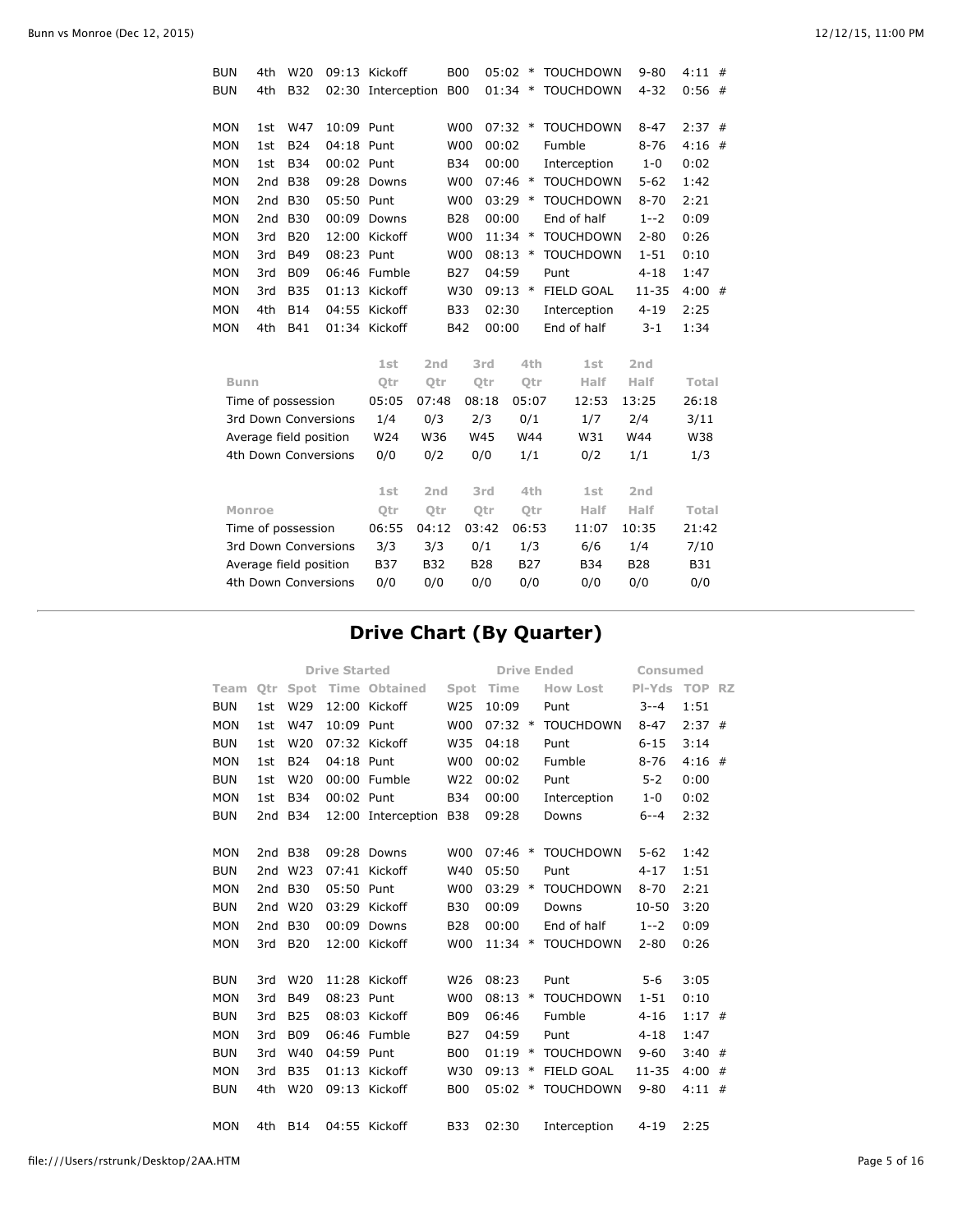|  |  |                           |  | BUN 4th B32 02:30 Interception B00 01:34 $*$ TOUCHDOWN 4-32 0:56 # |          |  |
|--|--|---------------------------|--|--------------------------------------------------------------------|----------|--|
|  |  | MON 4th B41 01:34 Kickoff |  | B42 00:00 End of half                                              | 3-1 1:34 |  |

# **Defensive Statistics**

## **Defensive Statistics (Final) The Automated ScoreBook Bunn vs Monroe (Dec 12, 2015 at Raleigh, N.C.)**

| ## | <b>Bunn</b>            | Solo           | Total TFL/Yds FF FR-Yds Int-Yds BrUp Blkd Sack/Yds QBH<br>Ast |                |                |    |         |          |                |             |              |   |
|----|------------------------|----------------|---------------------------------------------------------------|----------------|----------------|----|---------|----------|----------------|-------------|--------------|---|
| 10 | Victor Dunston         | 5              | $\overline{2}$                                                | 7              |                |    |         |          | 1              |             |              |   |
| 7  | Quenten Wright         | 5              | $\mathbf{1}$                                                  | 6              |                |    |         |          | $\overline{2}$ |             |              |   |
| 1  | Davonte Caldwel        | 5              | $\overline{a}$                                                | 5              |                |    |         |          |                |             |              |   |
| 40 | Justin Miller          | $\overline{2}$ | $\mathbf{1}$                                                  | 3              | 0.5/1          |    |         | $1 - 10$ |                |             |              |   |
| 22 | Michael Perry          | $\overline{2}$ | $\mathbf{1}$                                                  | 3              |                |    |         |          |                |             |              |   |
| 89 | Ian Land               | $\mathbf{1}$   | 2                                                             | 3              | 0.5/0          |    |         |          |                |             |              |   |
| 24 | <b>Tevin Perry</b>     | $\mathbf{1}$   | $\overline{2}$                                                | 3              | 0.5/1          |    |         |          |                |             |              |   |
| 76 | Joseph Price           | 2              | $\overline{a}$                                                | $\overline{2}$ |                |    | $1 - 0$ |          |                |             |              |   |
|    | 82 Josh Terlizzi       | $\overline{2}$ | Ĭ.                                                            | $\overline{2}$ | 2.0/13         |    |         | 1-0      |                | Ĭ.          | 1.0/10       |   |
| 63 | Adam Black             | $\mathbf{1}$   | $\mathbf{1}$                                                  | $\overline{2}$ |                |    |         |          |                |             |              |   |
|    | 21 21                  | $\mathbf{1}$   | $\mathbf{1}$                                                  | $\overline{2}$ |                |    |         |          |                |             |              |   |
| 33 | Celik Curtis           | l,             | $\overline{2}$                                                | $\overline{2}$ | 0.5/1          |    |         |          |                |             |              |   |
| 75 | Daequan Yancey         | $\mathbf{1}$   | ä,                                                            | $\mathbf{1}$   |                |    |         |          |                |             |              |   |
|    | 20 Chris Bumpers       | $\mathbf{1}$   | í.                                                            | $\mathbf{1}$   |                |    |         |          |                |             |              |   |
| 88 | <b>Traveres Terrel</b> | $\mathbf{1}$   | ä,                                                            | 1              |                |    |         |          |                |             |              | 1 |
| 48 | Ralph Davis            | $\mathbf{1}$   | $\overline{a}$                                                | $\mathbf{1}$   |                |    |         |          |                |             |              |   |
| 70 | Chris Greene           | $\mathbf{1}$   | l.                                                            | $\mathbf{1}$   |                |    |         |          |                |             |              |   |
| 66 | Jackson Leggett        | 1              |                                                               | 1              |                |    |         |          |                |             |              |   |
|    |                        |                |                                                               |                |                |    |         |          |                |             |              |   |
| 12 | <b>Tyree Person</b>    |                | $\mathbf{1}$                                                  | $\mathbf{1}$   |                |    |         |          |                |             |              |   |
| ## | <b>Monroe</b>          | Solo           | Ast                                                           | Total          | <b>TFL/Yds</b> | FF | FR-Yds  | Int-Yds  | <b>BrUp</b>    | <b>Blkd</b> | Sack/Yds OBH |   |
| 25 | Izaiah Thomas          | 9              | 5                                                             | 14             | 2.0/9          |    |         |          |                |             |              | 1 |
| 6  | Desmen Robinson        | 8              | $\mathbf{1}$                                                  | 9              |                |    |         |          |                |             |              |   |
| 50 | <b>Trayquan Price</b>  | 6              | $\mathbf{1}$                                                  | 7              | 2.0/11         |    |         |          |                | ×,          | 1.0/10       |   |
| 2  | Dontaviaus Conv        | 6              | $\mathbf{1}$                                                  | 7              |                |    |         |          |                |             |              |   |
| 40 | Jaqwaun Coffie         | 5              | $\overline{2}$                                                | 7              | 1.5/5          |    |         |          |                |             |              |   |
| 21 | Miquille Bryant        | 5              | $\overline{2}$                                                | 7              | 1.0/8          |    |         |          |                |             | 1.0/8        | 1 |
| 73 | Nicholas Ashcra        | $\overline{2}$ | $\mathbf{1}$                                                  | 3              | 1.5/5          |    |         |          |                |             | 1.0/4        |   |
| 1  | <b>Braxton Knotts</b>  | $\overline{2}$ | $\ddot{\phantom{a}}$                                          | $\overline{2}$ |                |    |         |          |                |             |              |   |
| 3  | Melvin Bonilla         | $\overline{2}$ | $\overline{a}$                                                | $\overline{2}$ |                |    |         |          | $\mathbf{1}$   |             |              |   |
| 75 | Nequan Hailey          | $\mathbf{1}$   | $\mathbf{1}$                                                  | $\overline{2}$ |                |    |         |          |                |             |              |   |
| 33 | <b>Mckinley Nelson</b> | $\mathbf{1}$   | $\mathbf{1}$                                                  | 2              |                |    |         |          |                |             |              |   |
| 9  | Camron Covingto        | $\mathbf{1}$   | $\ddot{\phantom{a}}$                                          | $\mathbf{1}$   |                |    |         |          |                |             |              |   |
| 8  | Jagavis Allen          | $\mathbf{1}$   | Ĭ.                                                            | $\mathbf{1}$   |                |    |         |          |                |             |              |   |
| 4  | Jalyn Hailey           | 1              | Ĭ.                                                            | 1              |                |    |         |          |                |             |              |   |
| 24 | Deandre Staton         |                | $\mathbf{1}$                                                  | $\mathbf{1}$   |                |    |         |          |                |             |              | 1 |
| 44 | Tevin Lee              |                | $\mathbf{1}$                                                  | 1              |                |    |         |          |                |             |              |   |

# **Participation Report**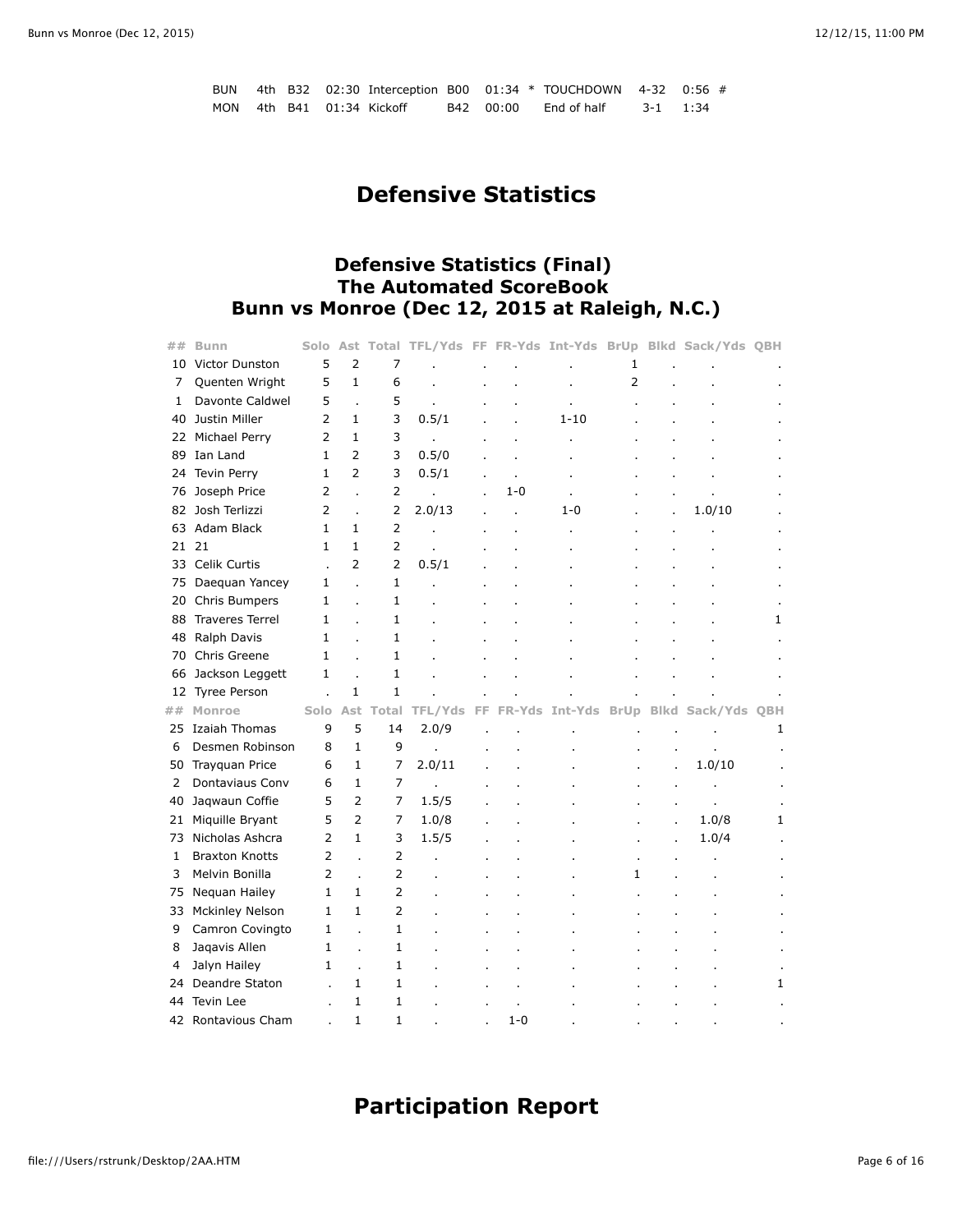### **Participation Report (Final) The Automated ScoreBook Bunn vs Monroe (Dec 12, 2015 at Raleigh, N.C.)**

**Bunn**: 1-Davonte Caldwel, 3-Deaundra Moses, 5-Bruce Adams Jr, 7-Quenten Wright, 10-Victor Dunston, 12-Tyree Person, 20-Chris Bumpers, 22-Michael Perry, 24-Tevin Perry, 33-Celik Curtis, 40-Justin Miller, 43-Tomas O'Campo, 48-Ralph Davis, 63-Adam Black, 64-Omar Rosa, 66-Jackson Leggett, 70-Chris Greene, 75- Daequan Yancey, 76-Joseph Price, 80-Fabian Avila, 82-Josh Terlizzi, 88-Traveres Terrel, 89-Ian Land.

**Monroe**: 1-Braxton Knotts, 2-Dontaviaus Conv, 3-Melvin Bonilla, 4-Jalyn Hailey, 5- Jadarious Mcman, 6-Desmen Robinson, 7-Zephaniah Wall, 8-Jaqavis Allen, 9- Camron Covingto, 20-Breonte Baker, 21-Miquille Bryant, 24-Deandre Staton, 25- Izaiah Thomas, 33-Mckinley Nelson, 40-Jaqwaun Coffie, 42-Rontavious Cham, 43- Brayan Diaz, 44-Tevin Lee, 50-Trayquan Price, 73-Nicholas Ashcra, 75-Nequan Hailey.

## **Box Score**

### **Box Score (Final) Bunn vs Monroe (Dec 12, 2015 at Raleigh, N.C.)**

|                                                                                                                                                                                                                                                                                                                                                                                                                                                              | $1 \quad 2 \quad 3 \quad 4$ | Score                 |                       |                                                                                                                                                                                                                                                                                                                                                                                                                                                       |
|--------------------------------------------------------------------------------------------------------------------------------------------------------------------------------------------------------------------------------------------------------------------------------------------------------------------------------------------------------------------------------------------------------------------------------------------------------------|-----------------------------|-----------------------|-----------------------|-------------------------------------------------------------------------------------------------------------------------------------------------------------------------------------------------------------------------------------------------------------------------------------------------------------------------------------------------------------------------------------------------------------------------------------------------------|
| Bunn                                                                                                                                                                                                                                                                                                                                                                                                                                                         | 0 0 7 12                    | $-19$                 | Record: $(13-3)$      |                                                                                                                                                                                                                                                                                                                                                                                                                                                       |
| Monroe                                                                                                                                                                                                                                                                                                                                                                                                                                                       | 7 14 14 3                   | $-38$                 | Record: $(16-0)$      |                                                                                                                                                                                                                                                                                                                                                                                                                                                       |
| Scoring Summary:<br>08:13 MON - Braxton Knotts 51 yd run (Brayan Diaz kick), 1-51 0:10, BUN 0 - MON 35<br>01:19 BUN - Chris Bumpers 1 yd run (Fabian Avila kick), 9-60 3:40, BUN 7 - MON 35<br>4th 09:13 MON - Brayan Diaz 47 yd field goal, 11-35 4:00, BUN 7 - MON 38<br>05:02 BUN - Omar Rosa 10 yd run (Fabian Avila kick failed), 9-80 4:11, BUN 13 - MON 38<br>$01:34$ BUN - Tevin Perry 10 yd run (Omar Rosa rush failed), 4-32 0:56, BUN 19 - MON 38 |                             |                       |                       | 1st 07:32 MON - Desmen Robinson 2 yd pass from Zephaniah Wall (Brayan Diaz kick), 8-47 2:37, BUN 0 - MON 7<br>2nd 07:46 MON - Braxton Knotts 26 yd pass from Zephaniah Wall (Brayan Diaz kick), 5-62 1:42, BUN 0 - MON 14<br>03:29 MON - Jadarious Mcman 23 yd pass from Zephaniah Wall (Brayan Diaz kick), 8-70 2:21, BUN 0 - MON 21<br>3rd 11:34 MON - Jadarious Mcman 60 yd pass from Zephaniah Wall (Brayan Diaz kick), 2-80 0:26, BUN 0 - MON 28 |
|                                                                                                                                                                                                                                                                                                                                                                                                                                                              |                             | <b>BUN</b>            | MON                   |                                                                                                                                                                                                                                                                                                                                                                                                                                                       |
|                                                                                                                                                                                                                                                                                                                                                                                                                                                              |                             |                       |                       |                                                                                                                                                                                                                                                                                                                                                                                                                                                       |
|                                                                                                                                                                                                                                                                                                                                                                                                                                                              |                             | 17                    | 21                    |                                                                                                                                                                                                                                                                                                                                                                                                                                                       |
|                                                                                                                                                                                                                                                                                                                                                                                                                                                              |                             | $57 - 237$            | $30 - 224$            |                                                                                                                                                                                                                                                                                                                                                                                                                                                       |
|                                                                                                                                                                                                                                                                                                                                                                                                                                                              |                             | 44                    | 283                   |                                                                                                                                                                                                                                                                                                                                                                                                                                                       |
|                                                                                                                                                                                                                                                                                                                                                                                                                                                              |                             | $8 - 1 - 0$           | $25 - 16 - 2$         |                                                                                                                                                                                                                                                                                                                                                                                                                                                       |
|                                                                                                                                                                                                                                                                                                                                                                                                                                                              |                             | $65 - 281$            | $55 - 507$            |                                                                                                                                                                                                                                                                                                                                                                                                                                                       |
|                                                                                                                                                                                                                                                                                                                                                                                                                                                              |                             | $0 - 0$               | $0 - 0$               |                                                                                                                                                                                                                                                                                                                                                                                                                                                       |
|                                                                                                                                                                                                                                                                                                                                                                                                                                                              |                             | $0 - 0$               | $1 - 7$               |                                                                                                                                                                                                                                                                                                                                                                                                                                                       |
|                                                                                                                                                                                                                                                                                                                                                                                                                                                              |                             | $4 - 133$             | $2 - 30$              |                                                                                                                                                                                                                                                                                                                                                                                                                                                       |
| FIRST DOWNS<br>$ RUSHES-YARDS (NET)$<br>$ PASSING YDS (NET) \ldots \ldots \ldots$<br>Passes Att-Comp-Int<br>TOTAL OFFENSE PLAYS-YARDS<br>$ $ Fumble Returns-Yards<br>Punt Returns-Yards<br>Kickoff Returns-Yards<br>Interception Returns-Yards                                                                                                                                                                                                               |                             | $2 - 10$              | $0 - 0$               |                                                                                                                                                                                                                                                                                                                                                                                                                                                       |
| Punts (Number-Avg)<br>Fumbles-Lost                                                                                                                                                                                                                                                                                                                                                                                                                           |                             | $5 - 34.2$<br>$1 - 1$ | $1 - 33.0$<br>$1 - 1$ |                                                                                                                                                                                                                                                                                                                                                                                                                                                       |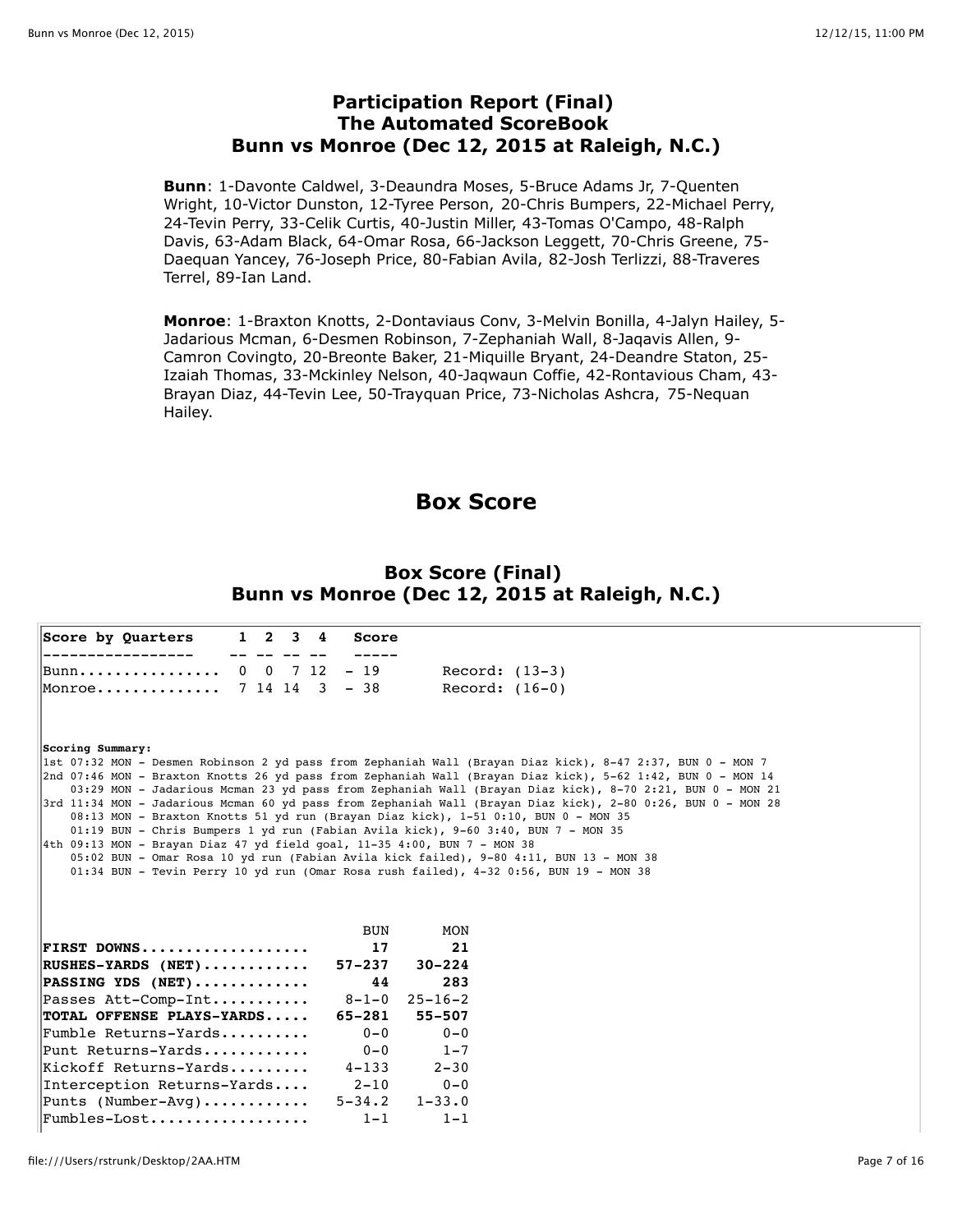| Penalties-Yards                                    | $6 - 30$        | $10 - 69$     |
|----------------------------------------------------|-----------------|---------------|
| $\mathbb{P}$ ossession Time                        | 26:18           | 21:42         |
| $\ $ Third-Down Conversions                        | 3 of 11 7 of 10 |               |
| $\parallel$ Fourth-Down Conversions                |                 | 1 of 3 0 of 0 |
| $\parallel$ Red-Zone Scores-Chances                | $3 - 4$         | $2 - 3$       |
| $\left\  \texttt{Sacks By: Number-Yards} \right\ $ | $1 - 10$        | $3 - 22$      |

**RUSHING:** Bunn-Tevin Perry 28-158; Chris Bumpers 11-41; Omar Rosa 5-30; Davonte Caldwel 4-27; Bruce Adams Jr 1-4; Quenten Wright 8-minus 23. Monroe-Braxton Knotts 12-111; Mckinley Nelson 8-85; Zephaniah Wall 8-27; Jaqavis Allen 1-3; TEAM 1-minus 2.

**PASSING:** Bunn-Quenten Wright 1-8-0-44. Monroe-Zephaniah Wall 16-25-2-283.

**RECEIVING:** Bunn-Tyree Person 1-44. Monroe-Jadarious Mcman 7-171; Braxton Knotts 4-65; Desmen Robinson 4-42; Melvin Bonilla 1-5.

**INTERCEPTIONS:** Bunn-Justin Miller 1-10; Josh Terlizzi 1-0. Monroe-None.

**FUMBLES:** Bunn-Quenten Wright 1-1. Monroe-Mckinley Nelson 1-1.

Stadium: Carter-Finley Attendance: 0 Kickoff time: 8:20PM End of Game: 10:52 Total elapsed time: 2:32 Officials: Referee: Barnes, S; Umpire: Walsh, B; Linesman: Brewer, T; Line judge: Colenda, J; Back judge: Russell, W; Field judge: Hinnant, J; Side judge: Hunter, H; Temperature: 59 Wind: 3mpn SW Weather: Clear

Bunn vs Monroe (Dec 12, 2015 at Raleigh, N.C.)

**SACKS (UA-A):** Bunn-Josh Terlizzi 1-0. Monroe-Trayquan Price 1-0; Nicholas Ashcra 1-0; Miquille Bryant 1-0.

**TACKLES (UA-A):** Bunn-Victor Dunston 5-2; Quenten Wright 5-1; Davonte Caldwel 5-0; Michael Perry 2-1; Justin Miller 2-1; Ian Land 1-2; Tevin Perry 1-2; Joseph Price 2-0; Josh Terlizzi 2-0; 21 1-1; Adam Black 1-1; Celik Curtis 0-2; Chris Bumpers 1-0; Daequan Yancey 1-0; Ralph Davis 1-0; Chris Greene 1-0; Jackson Leggett 1-0; Traveres Terrel 1-0; Tyree Person 0-1. Monroe-Izaiah Thomas 9-5; Desmen Robinson 8-1; Trayquan Price 6-1; Dontaviaus Conv 6-1; Miquille Bryant 5-2; Jaqwaun Coffie 5-2; Nicholas Ashcra 2-1; Melvin Bonilla 2-0; Braxton Knotts 2-0; Nequan Hailey 1-1; Mckinley Nelson 1-1; Jalyn Hailey 1-0; Camron Covingto 1-0; Jaqavis Allen 1-0; Deandre Staton 0-1; Rontavious Cham 0-1; Tevin  $\overline{\text{Lee 0-1.}}$ 

#### **Player participation:**

Bunn: 1-Davonte Caldwel, 3-Deaundra Moses, 5-Bruce Adams Jr, 7-Quenten Wright, 10-Victor Dunston, 12-Tyree Person, 20-Chris Bumpers, 22-Michael Perry, 24-Tevin Perry, 33-Celik Curtis, 40-Justin Miller, 43-Tomas O'Campo, 48-Ralph Davis, 63-Adam Black, 64-Omar Rosa, 66-Jackson Leggett, 70-Chris Greene, 75-Daequan Yancey, 76-Joseph Price, 80-Fabian Avila, 82-Josh Terlizzi, 88-Traveres Terrel, 89-Ian Land.

Monroe: 1-Braxton Knotts, 2-Dontaviaus Conv, 3-Melvin Bonilla, 4-Jalyn Hailey, 5-Jadarious Mcman, 6-Desmen Robinson, 7-Zephaniah Wall, 8-Jaqavis Allen, 9-Camron Covingto, 20-Breonte Baker, 21-Miquille Bryant, 24-Deandre Staton, 25-Izaiah Thomas, 33-Mckinley Nelson, 40-Jaqwaun Coffie, 42-Rontavious Cham, 43-Brayan Diaz, 44-Tevin Lee, 50-Trayquan Price, 73-Nicholas Ashcra, 75-Nequan Hailey.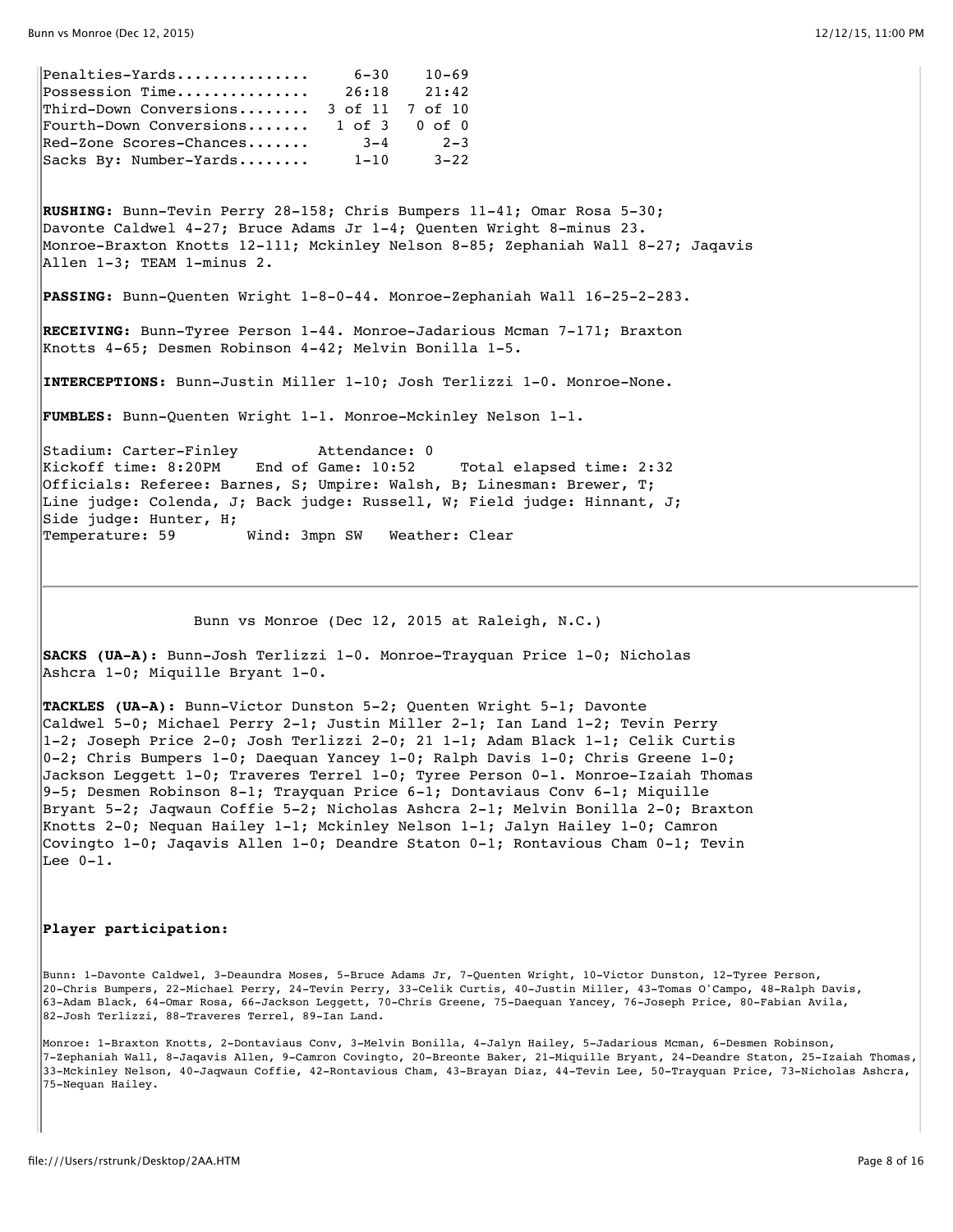$\mathbf{L}$ 

## **Play-by-Play Summary**

### **Play-by-Play Summary The Automated ScoreBook Bunn vs Monroe (Dec 12, 2015 at Raleigh, N.C.)**

## **1st Quarter**

|     | Bunn Captains: (5) Adams, B (71) Gupton, T (50) Hopkins, D                                                                      |
|-----|---------------------------------------------------------------------------------------------------------------------------------|
|     | (76) Price, J                                                                                                                   |
|     | Monroe captains: (13) Nixon, J (25) Thomas, I.                                                                                  |
|     | Monroe wins toss. Will defer. Bunn will receive and defend the south                                                            |
|     | goal                                                                                                                            |
| Bun | 1-10 at Bun40 MON ball on MON40.                                                                                                |
|     | Brayan Diaz kickoff 56 yards to the BUN4, Quenten Wright return 25 yards to the BUN29 (Trayquan Price; Mckinley Nelson).        |
| Bun | 1-10 at Bun29 Davonte Caldwel rush for 6 yards to the BUN35 (Miquille Bryant; Jaqwaun Coffie).                                  |
| Bun | 2-4 at Bun35 Tevin Perry rush for no gain to the BUN35 (Miquille Bryant).                                                       |
| Bun | 3-4 at Bun35 Quenten Wright sacked for loss of 10 yards to the BUN25 (Trayquan Price).                                          |
| Bun | 4-14 at Bun25 Quenten Wright punt 29 yards to the MON46, Braxton Knotts return 7 yards to the BUN47 (Tyree Person; Adam Black). |
|     | Drive: 3 plays, minus 4 yards, TOP 01:51                                                                                        |
| Mon | 1-10 at Bun47 MONROE drive start at 10:09.                                                                                      |
| Mon | 1-10 at Bun47 Zephaniah Wall pass complete to Melvin Bonilla for 5 yards to the BUN42 (Michael Perry).                          |
| Mon | 2-5 at Bun42 PENALTY MON false start 5 yards to the BUN47.                                                                      |
| Mon | 2-10 at Bun47 Zephaniah Wall pass complete to Jadarious Mcman for 17 yards to the BUN30, 1ST DOWN MON (Victor Dunston).         |
| Mon | 1-10 at Bun30 Braxton Knotts rush for 15 yards to the BUN15, 1ST DOWN MON (Davonte Caldwel).                                    |
| Mon | 1-10 at Bun15 Braxton Knotts rush for loss of 2 yards to the BUN17 (Tevin Perry; Celik Curtis).                                 |
| Mon | 2-12 at Bun17 Zephaniah Wall rush for 4 yards to the BUN13 (Davonte Caldwel).                                                   |
| Mon | 3-8 at Bun13 Zephaniah Wall pass complete to Braxton Knotts for 12 yards to the BUN1, 1ST DOWN MON (Victor Dunston).            |
| Mon | 1-G at Bun01 Braxton Knotts rush for loss of 1 yard to the BUN2 (Justin Miller; Ian Land).                                      |
| Mon | 2-G at Bun02 Zephaniah Wall pass complete to Desmen Robinson for 2 yards to the BUN0, TOUCHDOWN, clock 07:32.                   |
|     | Brayan Diaz kick attempt good.                                                                                                  |
|     | Monroe 7, Bunn 0                                                                                                                |
|     | Drive: 8 plays, 47 yards, TOP 02:37                                                                                             |
|     | Brayan Diaz kickoff 60 yards to the BUN0, touchback.                                                                            |
| Bun | 1-10 at Bun20 BUNN drive start at 07:32.                                                                                        |
| Bun | 1-10 at Bun20 Chris Bumpers rush for 6 yards to the BUN26 (Dontaviaus Conv; Izaiah Thomas).                                     |
| Bun | 2-4 at Bun26 Tevin Perry rush for 2 yards to the BUN28 (Dontaviaus Conv).                                                       |
| Bun | 3-2 at Bun28 Chris Bumpers rush for 2 yards to the BUN30, 1ST DOWN BUN (Izaiah Thomas; Miquille Bryant).                        |
| Bun | 1-10 at Bun30 Tevin Perry rush for 2 yards to the BUN32 (Izaiah Thomas; Tevin Lee).                                             |
| Bun | 2-8 at Bun32 Chris Bumpers rush for 2 yards to the BUN34 (Nequan Hailey; Rontavious Cham).                                      |
| Bun | 3-6 at Bun34 Quenten Wright rush for 1 yard to the BUN35 (Nequan Hailey).                                                       |
| Bun | 4-5 at Bun35 Quenten Wright punt 42 yards to the MON23, downed.                                                                 |
|     | Drive: 6 plays, 15 yards, TOP 03:14                                                                                             |
| Mon | 1-10 at Mon23 MONROE drive start at 04:18.                                                                                      |
| Mon | 1-10 at Mon23 MON ball on MON24.                                                                                                |
| Mon | 1-10 at Mon24 Zephaniah Wall pass complete to Jadarious Mcman for 32 yards to the BUN44, 1ST DOWN MON (Victor Dunston).         |
| Mon | 1-10 at Bun44 Timeout Bunn, clock 04:11.                                                                                        |
| Mon | 1-10 at Bun44 Braxton Knotts rush for 3 yards to the BUN41 (Ralph Davis).                                                       |
| Mon |                                                                                                                                 |
|     | 2-7 at Bun41 Zephaniah Wall rush for no gain to the BUN41 (Ian Land; Celik Curtis).                                             |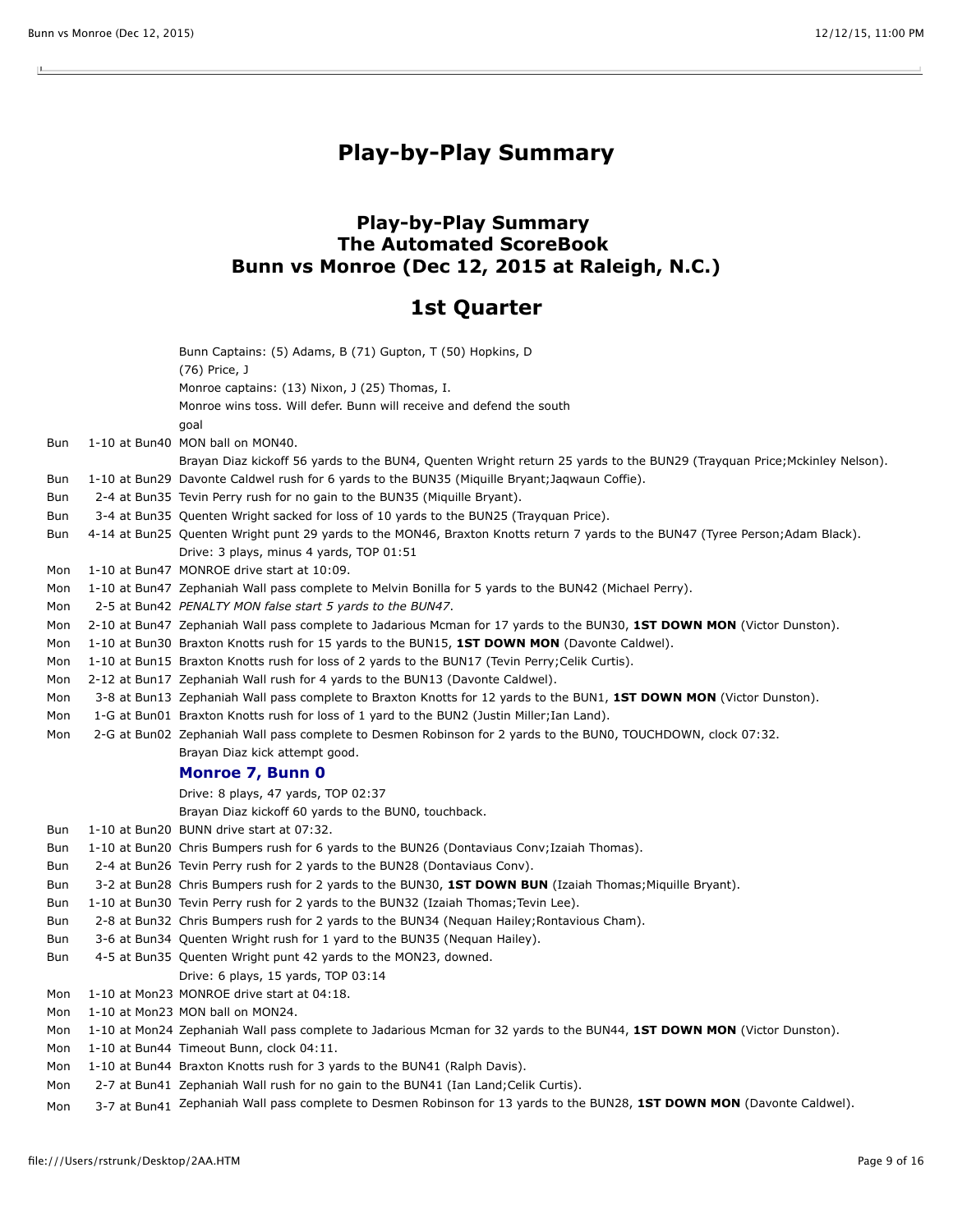Mon 1-10 at Bun28 Mckinley Nelson rush for 7 yards to the BUN21 (Joseph Price).

- Mon 2-3 at Bun21 Zephaniah Wall pass incomplete to Jaylan Nixon (Victor Dunston).
- Mon 3-3 at Bun21 Braxton Knotts rush for 18 yards to the BUN3, **1ST DOWN MON** (Tevin Perry;Quenten Wright).

Mon 1-G at Bun03 Mckinley Nelson rush for no gain to the BUN3, fumble by Mckinley Nelson recovered by BUN Joseph Price at BUN0, touchback. Drive: 8 plays, 76 yards, TOP 04:16

- Bun 1-10 at Bun20 Bruce Adams Jr rush for 4 yards to the BUN24 (Melvin Bonilla).
- Bun 2-6 at Bun24 Tevin Perry rush for 7 yards to the BUN31, **1ST DOWN BUN** (Desmen Robinson).
- Bun 1-10 at Bun31 *PENALTY BUN false start 5 yards to the BUN26*.
- Bun 1-15 at Bun26 *PENALTY BUN false start declined*.
- Bun 1-15 at Bun26 *PENALTY BUN false start 5 yards to the BUN21*.
- Bun 1-20 at Bun21 Chris Bumpers rush for 1 yard to the BUN22 (Izaiah Thomas).
- Bun 2-19 at Bun22 Quenten Wright pass incomplete to Tyree Person.
- Bun 3-19 at Bun22 Quenten Wright pass incomplete.
- Bun 4-19 at Bun22 Quenten Wright punt 44 yards to the MON34, downed.
- Drive: 5 plays, 2 yards, TOP 00:00
- Mon 1-10 at Mon34 Clock 00:02.
- Mon 1-10 at Mon34 MONROE drive start at 00:02.
- Mon 1-10 at Mon34 Zephaniah Wall pass intercepted by Josh Terlizzi at the MON34, Josh Terlizzi return 0 yards to the MON34. Drive: 1 plays, 0 yards, TOP 00:02
- Bun 1-10 at Mon34 BUNN drive start at 00:00.

#### **Monroe 7, Bunn 0**

## **2nd Quarter**

- Bun 1-10 at Mon34 Start of 2nd quarter, clock 12:00.
- Bun 1-10 at Mon34 Chris Bumpers rush for 2 yards to the MON32 (Izaiah Thomas;Deandre Staton).
- Bun 2-8 at Mon32 Tevin Perry rush for 10 yards to the MON22, **1ST DOWN BUN** (Desmen Robinson).
- Bun 1-10 at Mon22 *PENALTY BUN illegal shift 5 yards to the MON27*.
- Bun 1-15 at Mon27 Quenten Wright rush for loss of 4 yards to the MON31 (Jaqwaun Coffie).
- Bun 2-19 at Mon31 Quenten Wright pass incomplete to Tevin Perry, QB hurry by Miquille Bryant.
- Bun 3-19 at Mon31 Quenten Wright rush for 1 yard to the MON30 (Miquille Bryant).
- Bun 4-18 at Mon30 Quenten Wright sacked for loss of 8 yards to the MON38 (Miquille Bryant).
	- Drive: 6 plays, minus 4 yards, TOP 02:32
- Mon 1-10 at Mon38 MONROE drive start at 09:28.
- Mon 1-10 at Mon38 Braxton Knotts rush for 2 yards to the MON40 (Ian Land).
- Mon 2-8 at Mon40 *PENALTY MON holding 15 yards to the MON25*.
- Mon 2-23 at Mon25 Zephaniah Wall pass complete to Jadarious Mcman for 15 yards to the MON40 (Michael Perry).
- Mon 3-8 at Mon40 Zephaniah Wall pass complete to Jadarious Mcman for 16 yards to the BUN44, **1ST DOWN MON** (Davonte Caldwel).
- Mon 1-10 at Bun44 Mckinley Nelson rush for 18 yards to the BUN26, **1ST DOWN MON** (Quenten Wright).
- Mon 1-10 at Bun26 Zephaniah Wall pass complete to Braxton Knotts for 26 yards to the BUN0, **1ST DOWN MON**, TOUCHDOWN, clock 07:46. Brayan Diaz kick attempt good.

#### **Monroe 14, Bunn 0**

- Drive: 5 plays, 62 yards, TOP 01:47
- Brayan Diaz kickoff 57 yards to the BUN3, Quenten Wright return 20 yards to the BUN23 (Mckinley Nelson).
- Bun 1-10 at Bun23 BUNN drive start at 07:41.
- Bun 1-10 at Bun23 Tevin Perry rush for 10 yards to the BUN33, **1ST DOWN BUN** (Jalyn Hailey).
- Bun 1-10 at Bun33 Tevin Perry rush for 2 yards to the BUN35 (Izaiah Thomas).
- Bun 2-8 at Bun35 Tevin Perry rush for no gain to the BUN35 (Miquille Bryant).
- Bun 3-8 at Bun35 Quenten Wright pass incomplete to Ian Land (Melvin Bonilla).
- Bun 4-8 at Bun35 *PENALTY MON substitution infraction 5 yards to the BUN40*.
- Bun 4-3 at Bun40 Quenten Wright punt 30 yards to the MON30, downed.
	- Drive: 4 plays, 17 yards, TOP 01:51
- Mon 1-10 at Mon30 MONROE drive start at 05:50.
- Mon 1-10 at Mon30 Zephaniah Wall pass complete to Desmen Robinson for 11 yards to the MON41, **1ST DOWN MON** (Justin Miller).
- Mon 1-10 at Mon41 Mckinley Nelson rush for 9 yards to the 50 yardline (Victor Dunston; Michael Perry).
- Mon 2-1 at Mon50 Zephaniah Wall pass incomplete to Jaylan Nixon.
- Mon 3-1 at Mon50 Zephaniah Wall rush for 12 yards to the BUN38, **1ST DOWN MON** (Victor Dunston).
- Mon 1-10 at Bun38 Zephaniah Wall pass incomplete to Desmen Robinson.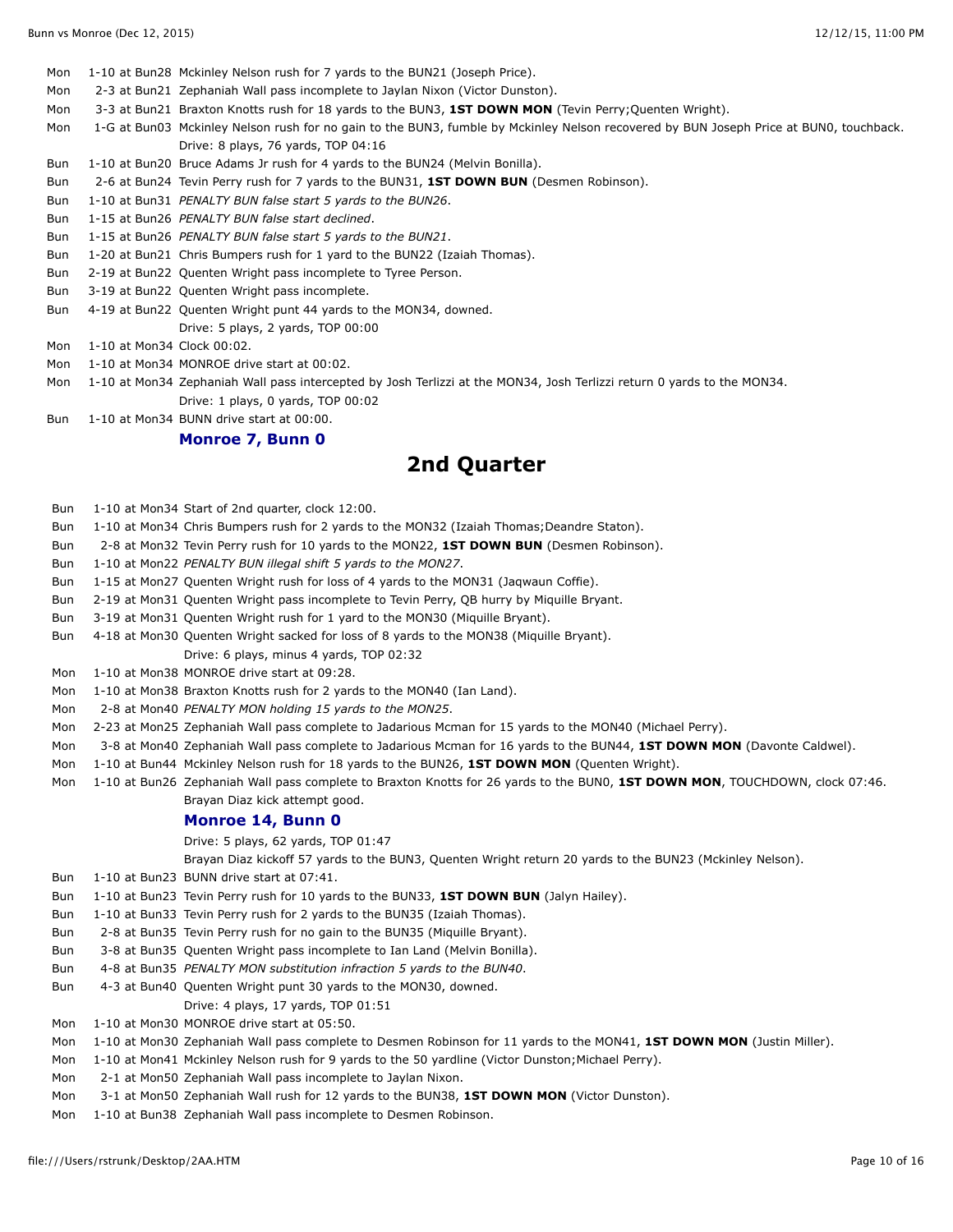Mon 2-10 at Bun38 Zephaniah Wall rush for 7 yards to the BUN31 (Adam Black). Mon 3-3 at Bun31 Zephaniah Wall pass complete to Jadarious Mcman for 8 yards to the BUN23, **1ST DOWN MON** (Davonte Caldwel). Mon 1-10 at Bun23 Zephaniah Wall pass complete to Jadarious Mcman for 23 yards to the BUN0, **1ST DOWN MON**, TOUCHDOWN, clock 03:29. Brayan Diaz kick attempt good. **Monroe 21, Bunn 0** Drive: 8 plays, 70 yards, TOP 02:21 Brayan Diaz kickoff 60 yards to the BUN0, touchback. Bun 1-10 at Bun20 BUNN drive start at 03:29. Bun 1-10 at Bun20 Davonte Caldwel rush for 8 yards to the BUN28 (Desmen Robinson). Bun 2-2 at Bun28 Davonte Caldwel rush for 3 yards to the BUN31, **1ST DOWN BUN** (Izaiah Thomas). Bun 1-10 at Bun31 Tevin Perry rush for 9 yards to the BUN40 (Desmen Robinson). Bun 2-1 at Bun40 Chris Bumpers rush for 9 yards to the BUN49, **1ST DOWN BUN** (Nicholas Ashcra). Bun 1-10 at Bun49 Timeout Monroe, clock 01:56. Bun 1-10 at Bun49 *PENALTY BUN false start 5 yards to the BUN44*. Bun 1-15 at Bun44 Tevin Perry rush for 5 yards to the BUN49 (Melvin Bonilla). Bun 2-10 at Bun49 Tevin Perry rush for 14 yards to the MON37, **1ST DOWN BUN** (Trayquan Price). Bun 1-10 at Mon37 Quenten Wright pass incomplete to Tyree Person, QB hurry by Izaiah Thomas. Bun 2-10 at Mon37 Tevin Perry rush for 2 yards to the MON35 (Dontaviaus Conv). Bun 3-8 at Mon35 Tevin Perry rush for 3 yards to the MON32 (Dontaviaus Conv). Bun 4-5 at Mon32 Timeout Bunn, clock 00:17. Bun 4-5 at Mon32 Quenten Wright rush for 2 yards to the MON30 (Dontaviaus Conv). Drive: 10 plays, 50 yards, TOP 03:20 Mon 1-10 at Mon30 MONROE drive start at 00:09. Mon 1-10 at Mon30 TEAM rush for loss of 2 yards to the MON28. Mon 2-12 at Mon28 End of half, clock 00:00.

Drive: 1 plays, minus 2 yards, TOP 00:09

#### **Monroe 21, Bunn 0**

## **3rd Quarter**

Mon 2-12 at Mon28 End of half, start of 3rd quarter, clock 12:00, BUN ball on BUN40.

Drive: 1 plays, minus 2 yards, TOP 00:09

Tomas O'Campo kickoff 60 yards to the MON0, touchback.

- Mon 1-10 at Mon20 MONROE drive start at 12:00.
- Mon 1-10 at Mon20 Mckinley Nelson rush for 20 yards to the MON40, **1ST DOWN MON** (Quenten Wright).
- Mon 1-10 at Mon40 Zephaniah Wall pass complete to Jadarious Mcman for 60 yards to the BUN0, **1ST DOWN MON**, TOUCHDOWN, clock 11:34. Brayan Diaz kick attempt good.

#### **Monroe 28, Bunn 0**

Drive: 2 plays, 80 yards, TOP 00:32

Brayan Diaz kickoff 58 yards to the BUN2, Tevin Perry return 18 yards to the BUN20 (Jaqavis Allen).

- Bun 1-10 at Bun20 BUNN drive start at 11:28.
- Bun 1-10 at Bun20 Tevin Perry rush for 4 yards to the BUN24 (Trayquan Price).
- Bun 2-6 at Bun24 Chris Bumpers rush for 7 yards to the BUN31, **1ST DOWN BUN** (Camron Covingto).
- Bun 1-10 at Bun31 Tevin Perry rush for loss of 2 yards to the BUN29 (Izaiah Thomas).
- Bun 2-12 at Bun29 *PENALTY BUN delay of game 5 yards to the BUN24*.
- Bun 2-17 at Bun24 Tevin Perry rush for loss of 2 yards to the BUN22 (Nicholas Ashcra;Jaqwaun Coffie).
- Bun 3-19 at Bun22 Chris Bumpers rush for 4 yards to the BUN26 (Miquille Bryant).
- Bun 4-15 at Bun26 Quenten Wright punt 26 yards to the MON48, downed.

Drive: 5 plays, 6 yards, TOP 03:05

Mon 1-10 at Mon48 MONROE drive start at 08:23.

Mon 1-10 at Mon48 MON ball on MON49.

Mon 1-10 at Mon49 Braxton Knotts rush for 51 yards to the BUN0, **1ST DOWN MON**, TOUCHDOWN, clock 08:13.

Brayan Diaz kick attempt good.

#### **Monroe 35, Bunn 0**

Drive: 1 plays, 51 yards, TOP 00:20

Brayan Diaz kickoff 55 yards to the BUN5, Tevin Perry return 70 yards to the MON25 (Braxton Knotts).

Bun 1-10 at Mon25 BUNN drive start at 08:03.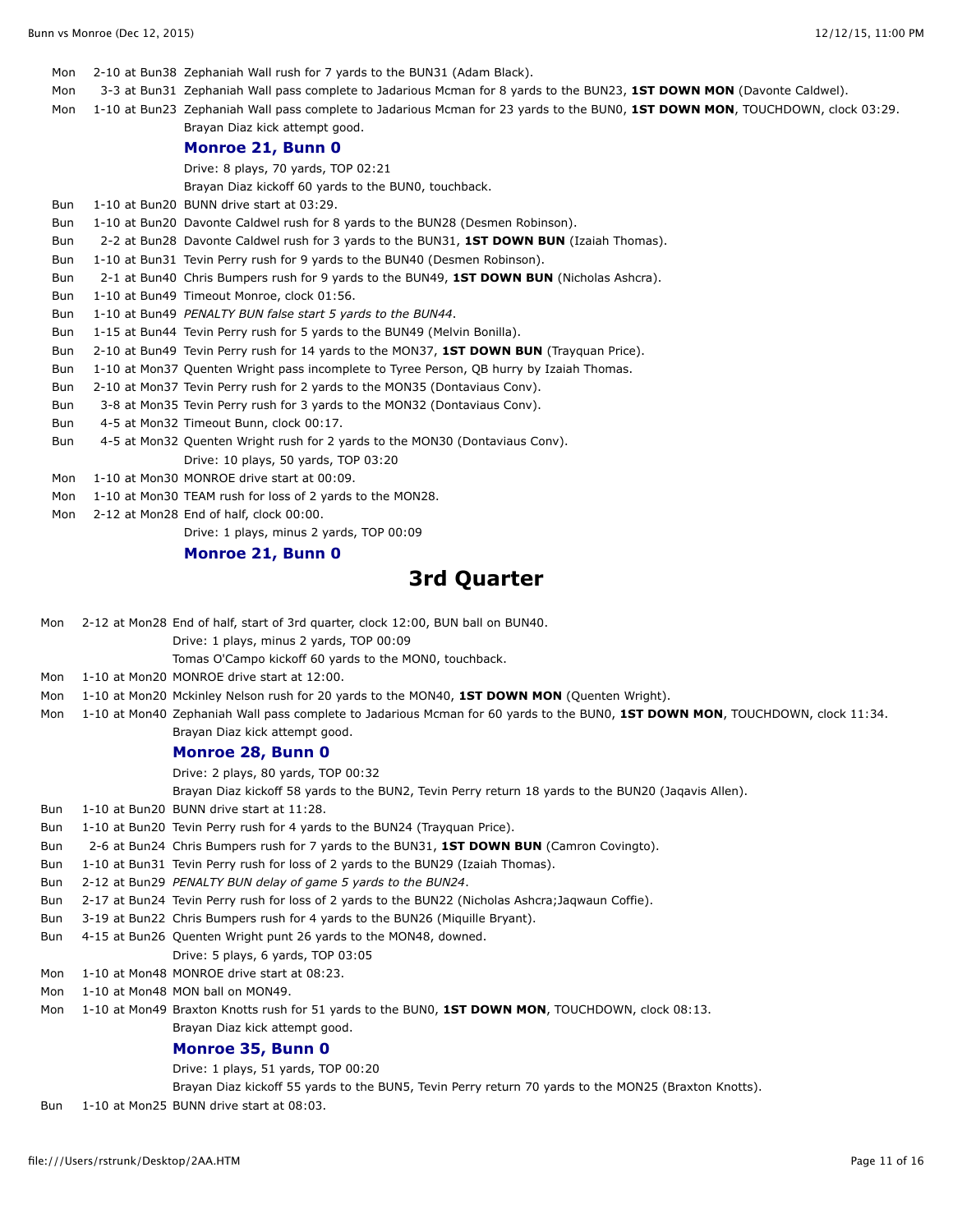- Bun 1-10 at Mon25 Tevin Perry rush for 5 yards to the MON20 (Trayquan Price).
- Bun 2-5 at Mon20 Chris Bumpers rush for 2 yards to the MON18 (Izaiah Thomas).
- Bun 3-3 at Mon18 Omar Rosa rush for 10 yards to the MON8, **1ST DOWN BUN** (Izaiah Thomas).
- Bun 1-G at Mon08 Quenten Wright rush for loss of 2 yards to the MON10, fumble by Quenten Wright recovered by MON Rontavious Cham at<br>Bun
	- Drive: 4 plays, 16 yards, TOP 01:17
- Mon 1-10 at Mon09 MONROE drive start at 06:46.
- Mon 1-10 at Mon09 *PENALTY MON false start 5 yards to the MON4*.
- Mon 1-15 at Mon04 Mckinley Nelson rush for 26 yards to the MON30, **1ST DOWN MON** (Chris Greene).
- Mon 1-10 at Mon30 *PENALTY MON false start 5 yards to the MON25*.
- Mon 1-15 at Mon25 Zephaniah Wall pass incomplete to Jay'qua Clyburn (Quenten Wright).
- Mon 2-15 at Mon25 Zephaniah Wall pass incomplete to Braxton Knotts.
- Mon 3-15 at Mon25 Braxton Knotts rush for 2 yards to the MON27 (Tevin Perry).
- Mon 4-13 at Mon27 Desmen Robinson punt 33 yards to the BUN40, downed.
- Drive: 4 plays, 18 yards, TOP 01:47
- Bun 1-10 at Bun40 BUNN drive start at 04:59.
- Bun 1-10 at Bun40 Tevin Perry rush for loss of 1 yard to the BUN39 (Trayquan Price).
- Bun 2-11 at Bun39 Davonte Caldwel rush for 10 yards to the BUN49 (Desmen Robinson;Izaiah Thomas).
- Bun 3-1 at Bun49 Chris Bumpers rush for 5 yards to the MON46, **1ST DOWN BUN** (Jaqwaun Coffie).
- Bun 1-10 at Mon46 Omar Rosa rush for 3 yards to the MON43 (Jaqwaun Coffie).
- Bun 2-7 at Mon43 Tevin Perry rush for 28 yards to the MON15, **1ST DOWN BUN** (Desmen Robinson).
- Bun 1-10 at Mon15 Tevin Perry rush for 4 yards to the MON11 (Dontaviaus Conv).
- Bun 2-6 at Mon11 Omar Rosa rush for 6 yards to the MON5, **1ST DOWN BUN** (Jaqwaun Coffie), *PENALTY MON face mask 3 yards to the MON2*.
- Bun 1-G at Mon02 1st and 2.
- Bun 1-G at Mon02 Omar Rosa rush for 1 yard to the MON1 (Izaiah Thomas).
- Bun 2-G at Mon01 Chris Bumpers rush for 1 yard to the MON0, TOUCHDOWN, clock 01:19.

Fabian Avila kick attempt good.

#### **Monroe 35, Bunn 7**

Drive: 9 plays, 60 yards, TOP 03:46

- Tomas O'Campo kickoff 51 yards to the MON9, Braxton Knotts return 26 yards to the MON35 (Chris Bumpers).
- Mon 1-10 at Mon35 MONROE drive start at 01:13.
- Mon 1-10 at Mon35 Mckinley Nelson rush for no gain to the MON35 (Joseph Price).
- Mon 2-10 at Mon35 Zephaniah Wall pass complete to Braxton Knotts for 15 yards to the 50 yardline, **1ST DOWN MON** (Quenten Wright).
- Mon 1-10 at Mon50 Zephaniah Wall rush for 5 yards to the BUN45 (Jackson Leggett).
	- Drive: 3 plays, 20 yards, TOP 04:00

#### **Monroe 35, Bunn 7**

#### **4th Quarter**

| Mon |                           | 2-5 at Bun45 Start of 4th quarter, clock 12:00.                                                                        |
|-----|---------------------------|------------------------------------------------------------------------------------------------------------------------|
| Mon |                           | 2-5 at Bun45 Zephaniah Wall rush for 2 yards to the BUN43 (Quenten Wright), PENALTY MON holding 10 yards to the MON47. |
| Mon | 2-13 at Mon47 2nd and 13. |                                                                                                                        |
| Mon |                           | 2-13 at Mon47 Zephaniah Wall pass complete to Braxton Knotts for 12 yards to the BUN41.                                |
| Mon |                           | 3-1 at Bun41 Zephaniah Wall rush for 7 yards to the BUN34, 1ST DOWN MON (Daequan Yancey).                              |
| Mon |                           | 1-10 at Bun34 Braxton Knotts rush for 14 yards to the BUN20, 1ST DOWN MON (Quenten Wright).                            |
| Mon |                           | 1-10 at Bun20 Zephaniah Wall sacked for loss of 10 yards to the BUN30 (Josh Terlizzi).                                 |
| Mon |                           | 2-20 at Bun30 Zephaniah Wall pass incomplete to Desmen Robinson (Quenten Wright).                                      |
| Mon |                           | 3-20 at Bun30 Zephaniah Wall pass incomplete to Jadarious Mcman, QB hurry by Traveres Terrel.                          |
| Mon |                           | 4-20 at Bun30 Brayan Diaz field goal attempt from 47 GOOD, clock 09:13.                                                |
|     |                           | <b>Monroe 38, Bunn 7</b>                                                                                               |
|     |                           | Drive: 11 plays, 35 yards, TOP 04:00                                                                                   |
|     |                           | Brayan Diaz kickoff 60 yards to the BUN0, touchback.                                                                   |
| Bun |                           | 1-10 at Bun20 BUNN drive start at 09:13.                                                                               |
| Bun |                           | 1-10 at Bun20 Timeout Bunn, clock 09:13.                                                                               |
| Bun |                           | 1-10 at Bun20 Tevin Perry rush for 5 yards to the BUN25 (Dontaviaus Conv).                                             |
| Bun |                           | 2-5 at Bun25 Tevin Perry rush for 14 yards to the BUN39, 1ST DOWN BUN (Trayquan Price).                                |
| Bun |                           | 1-10 at Bun39 Tevin Perry rush for 1 yard to the BUN40 (Izaiah Thomas).                                                |
| Bun |                           | 2-9 at Bun40 Tevin Perry rush for 10 yards to the 50 yardline, <b>1ST DOWN BUN</b> (Jagwaun Coffie).                   |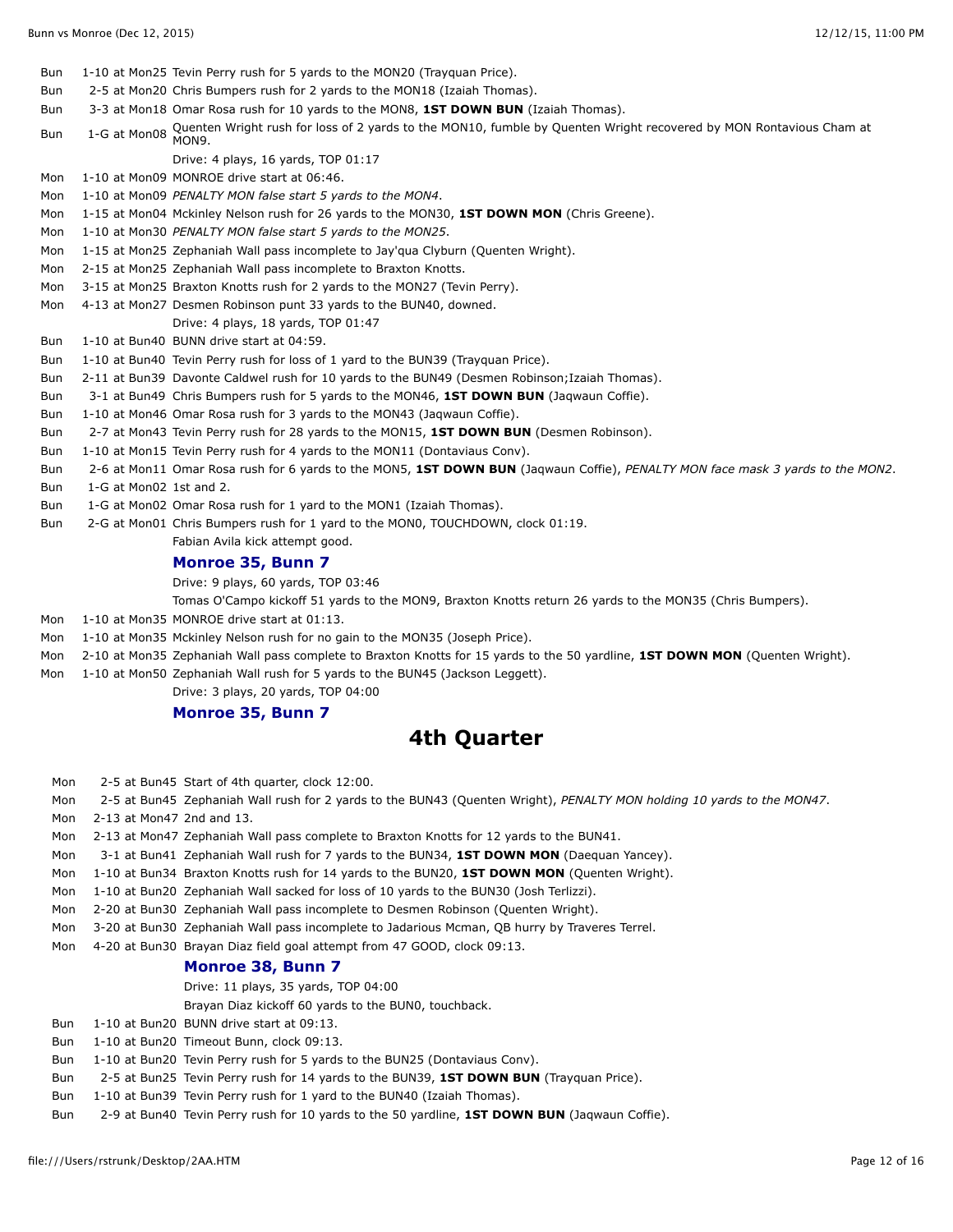| Bun |                         | 1-10 at Bun50 PENALTY BUN false start 5 yards to the BUN45.                                                                               |
|-----|-------------------------|-------------------------------------------------------------------------------------------------------------------------------------------|
| Bun |                         | 1-15 at Bun45 Quenten Wright pass incomplete to Tevin Perry.                                                                              |
| Bun |                         | 2-15 at Bun45 QB hurry by Deandre Staton.                                                                                                 |
| Bun |                         | 2-15 at Bun45 Tevin Perry rush for 5 yards to the 50 yardline (Desmen Robinson).                                                          |
| Bun |                         | 3-10 at Bun50 Quenten Wright sacked for loss of 4 yards to the BUN46 (Nicholas Ashcra).                                                   |
| Bun |                         | 4-14 at Bun46 Timeout Monroe, clock 05:27.                                                                                                |
| Bun |                         | 4-14 at Bun46 Quenten Wright pass complete to Tyree Person for 44 yards to the MON10, 1ST DOWN BUN (Desmen Robinson).                     |
| Bun |                         | 1-G at Mon10 Omar Rosa rush for 10 yards to the MON0, TOUCHDOWN, clock 05:02.                                                             |
|     |                         | Fabian Avila kick attempt failed.                                                                                                         |
|     |                         | Monroe 38, Bunn 13                                                                                                                        |
| Bun |                         | 1-G at Bun40 PENALTY BUN illegal motion declined.                                                                                         |
|     |                         | Drive: 9 plays, 80 yards, TOP 04:18                                                                                                       |
|     |                         | Tomas O'Campo kickoff 50 yards to the MON10, Jadarious Mcman return 4 yards to the MON14 (21).                                            |
| Mon |                         | 1-10 at Mon14 MONROE drive start at 04:55.                                                                                                |
| Mon |                         | 1-10 at Mon14 Jagavis Allen rush for 3 yards to the MON17.                                                                                |
| Mon |                         | 2-7 at Mon17 Zephaniah Wall pass complete to Desmen Robinson for 16 yards to the MON33, 1ST DOWN MON (Victor Dunston).                    |
| Mon |                         | 1-10 at Mon33 PENALTY MON false start 5 yards to the MON28.                                                                               |
| Mon |                         | 1-15 at Mon28 Braxton Knotts rush for 5 yards to the MON33 (21; Victor Dunston).                                                          |
| Mon |                         | 2-10 at Mon33 Zephaniah Wall pass intercepted by Justin Miller at the MON42, Justin Miller return 10 yards to the MON32 (Braxton Knotts). |
|     |                         | Drive: 4 plays, 19 yards, TOP 02:25                                                                                                       |
| Bun |                         | 1-10 at Mon32 BUNN drive start at 02:30.                                                                                                  |
| Bun |                         | 1-10 at Mon32 Tevin Perry rush for 18 yards to the MON14, 1ST DOWN BUN (Desmen Robinson).                                                 |
| Bun |                         | 1-10 at Mon14 Tevin Perry rush for loss of 7 yards to the MON21 (Izaiah Thomas).                                                          |
| Bun |                         | 2-17 at Mon21 Quenten Wright pass incomplete to Victor Dunston, PENALTY MON pass interference 11 yards to the MON10.                      |
| Bun | 2-6 at Mon10 2nd and 6. |                                                                                                                                           |
| Bun |                         | 2-6 at Mon10 Tevin Perry rush for 10 yards to the MON0, 1ST DOWN BUN, TOUCHDOWN, clock 01:34.                                             |
|     |                         | Omar Rosa rush attempt failed.                                                                                                            |
|     |                         | Monroe 38, Bunn 19                                                                                                                        |
|     |                         | Drive: 4 plays, 32 yards, TOP 00:56                                                                                                       |
|     |                         | Tomas O'Campo kickoff 19 yards to the MON41, out-of-bounds, MON ball on MON41.                                                            |
| Mon |                         | 1-10 at Mon41 MONROE drive start at 01:34.                                                                                                |
| Mon |                         | 1-10 at Mon41 PENALTY MON false start 5 yards to the MON36.                                                                               |
| Mon |                         | 1-15 at Mon36 Mckinley Nelson rush for 2 yards to the MON38 (Traveres Terrel).                                                            |
| Mon |                         | 2-13 at Mon38 Braxton Knotts rush for 7 yards to the MON45 (Justin Miller).                                                               |
| Mon |                         | 3-6 at Mon45 Braxton Knotts rush for loss of 3 yards to the MON42 (Josh Terlizzi).                                                        |
| Mon |                         | 4-9 at Mon42 End of game, clock 00:00.                                                                                                    |
|     |                         |                                                                                                                                           |

Drive: 3 plays, 1 yards, TOP 01:34

#### **FINAL SCORE**

**Monroe 38, Bunn 19**

# **Play Breakdown Summary**

## **Play Breakdown Summary (Final) The Automated ScoreBook Bunn vs Monroe (Dec 12, 2015 at Raleigh, N.C.)**

| Bunn |                | Monroe |                |  |
|------|----------------|--------|----------------|--|
| Down | RUN PASS Total | Down   | RUN PASS Total |  |
|      |                |        |                |  |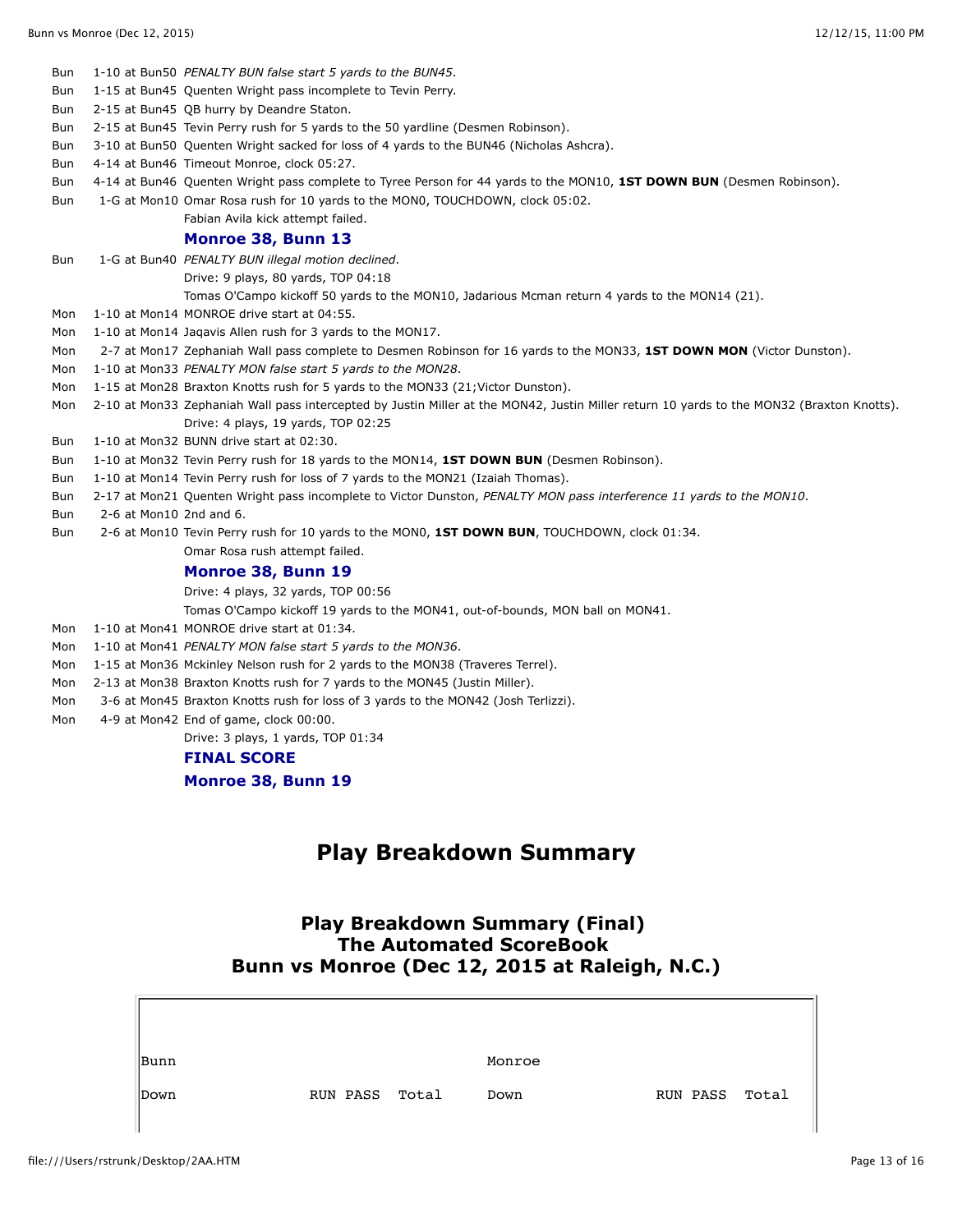| $[OVERALL \ldots$<br>54<br>11<br>65<br>$ 1ST$ DOWN<br>25<br>2<br>27<br>$\overline{\mathbf{3}}$<br>2ND DOWN-SHORT<br>3<br>0<br>2ND DOWN-MIDDLE<br>- 8<br>0<br>8<br>$ 2ND$ DOWN-LONG<br>3<br>10<br>13<br>3RD DOWN-SHORT<br>2<br>2<br>0<br>3RD DOWN-MIDDLE<br>2<br>$\overline{\phantom{a}}$<br>1<br>3<br>$\overline{7}$<br>$ 3RD$ DOWN-LONG<br>$\overline{\mathbf{4}}$<br>$\overline{1}$<br>2<br>3<br>$\ket{4\text{TH}}$ down<br> Bunn                                                                                                                                                                                                                                                                                                                                                                                                                                                                                                                                                                                                                     | $OVERALL$<br>29<br>26<br>55<br>1ST DOWN<br>19<br>10<br>29<br>3<br>2ND DOWN-SHORT<br>$\overline{\phantom{0}}$<br>$\overline{\mathbf{3}}$<br>2ND DOWN-MIDDLE<br>- 1<br>$\mathbf 0$<br>1<br>2ND DOWN-LONG<br>4<br>8<br>12<br>3RD DOWN-SHORT<br>2<br>2<br>0<br>3RD DOWN-MIDDLE<br>$\overline{\phantom{0}}$ 1<br>1<br>2<br>3RD DOWN-LONG<br>-2<br>4<br>6<br>4TH DOWN<br>$\Omega$<br>0<br>0<br>Monroe |
|---------------------------------------------------------------------------------------------------------------------------------------------------------------------------------------------------------------------------------------------------------------------------------------------------------------------------------------------------------------------------------------------------------------------------------------------------------------------------------------------------------------------------------------------------------------------------------------------------------------------------------------------------------------------------------------------------------------------------------------------------------------------------------------------------------------------------------------------------------------------------------------------------------------------------------------------------------------------------------------------------------------------------------------------------------|-------------------------------------------------------------------------------------------------------------------------------------------------------------------------------------------------------------------------------------------------------------------------------------------------------------------------------------------------------------------------------------------------|
| Formation<br>RUN PASS Total                                                                                                                                                                                                                                                                                                                                                                                                                                                                                                                                                                                                                                                                                                                                                                                                                                                                                                                                                                                                                             | Formation RUN PASS<br>Total                                                                                                                                                                                                                                                                                                                                                                     |
| 54<br>65<br>11                                                                                                                                                                                                                                                                                                                                                                                                                                                                                                                                                                                                                                                                                                                                                                                                                                                                                                                                                                                                                                          | 29<br>26<br>55<br>.                                                                                                                                                                                                                                                                                                                                                                             |
| Bunn (Sorted by Play type)                                                                                                                                                                                                                                                                                                                                                                                                                                                                                                                                                                                                                                                                                                                                                                                                                                                                                                                                                                                                                              |                                                                                                                                                                                                                                                                                                                                                                                                 |
| IST DOWN RUN (25 RUN, 2 PASS)<br>$ 1 - 10 W29 #1$<br>$6 \quad$ [<br>$\Box$<br>$ 1 - 10 W20 #1$<br>8 [<br>1                                                                                                                                                                                                                                                                                                                                                                                                                                                                                                                                                                                                                                                                                                                                                                                                                                                                                                                                              | 1ST DOWN PASS<br>1-10 B37 $#7$ to $#12$<br>$-$ [<br>1<br>1-15 W45 $#7$ to $#24$<br>$-$ [<br>1                                                                                                                                                                                                                                                                                                   |
| $1 - 10$ B34 #20<br>2 [<br>-1<br>$ 1-10 W20 #20$<br>6 <sub>I</sub><br>-1<br>$ 1-20 W21 #20$<br>$1 \left[ \right]$<br>1<br>$ 1-10 B15 #24$<br>4 <sub>[</sub><br>1<br>$ 1 - 10 W40 \#24$<br>$-1$ [<br>1<br>$ 1 - 10 W20 #24$<br>5 <sub>1</sub><br>1<br>$ 1 - 10$ W39 #24<br>$1 \left[ \right]$<br>1<br>$ 1 - 10$ W30 #24<br>$2 \mid$<br>1<br>$ 1-10 B25 #24$<br>5 [<br>1<br>$ 1 - 10 W31   24$<br>$-2 \mid$<br>1<br>$ 1-10 W20 #24$<br>$4 \vert$<br>1<br>$ 1 - 10 W23 #24$<br>10 [<br>1<br>$ 1-10 W33 #24$<br>$2 \mid$<br>1<br>$ 1-10 B32 #24$<br>18 [<br>1<br>$1 - 10 B14$ #24<br>$-7$ [<br>1<br>$ 1 - 15 W44 #24$<br>5 <sub>1</sub><br>1<br>$ 1-10 W31 #24$<br>9 [<br>1<br>$ 1 - 10 W20 #5$<br>4 [<br>1<br>$ 1-2 \text{ } B02 \text{ } \#64$<br>$1 \left[ \right]$<br>1<br>$ 1-10 B10 #64$<br>10 [<br>1<br>$ 1-10 B46 #64$<br>3 [<br>1<br>$ 1 - 15 B27 #7$<br>$-4$ [<br>-1<br>$1-8$ B08 #7<br>$-2$ [<br>-1<br>2ND-SHORT RUN (3 RUN, 0 PASS)<br>$ 2-2 \tW28 \t#1$<br>3 [<br>-1<br>$ 2 - 1$ B01 #20<br>$1 \quad$ [<br>-1<br>$ 2 - 1$ W40 #20<br>9 I<br>-1 | 2ND-SHORT PASS                                                                                                                                                                                                                                                                                                                                                                                  |
| 2ND-MIDDLE RUN (8 RUN, 0 PASS)<br>$\begin{vmatrix} 2-6 & \text{W24} & \#20 \end{vmatrix}$<br>7 <sub>1</sub><br>- 1<br>$ 2-5$ B20 #20<br>$2 \mid$<br>-1<br>$\begin{vmatrix} 2-6 & W24 & \#24 \end{vmatrix}$<br>7 [<br>1<br>$ 2-5 \quad W25 \; \#24$<br>14 <b>[</b><br>-1<br>$ 2-4 \quad W26 \#24$<br>$2 \left[ \right]$<br>-1<br>$ 2-6$ B10 $#24$<br>10 T<br>-1<br>$ 2-4 \quad W35 \#24$<br>0 <sub>0</sub><br>1<br>$ 2-6$ B11 #64<br>6 [<br>-1                                                                                                                                                                                                                                                                                                                                                                                                                                                                                                                                                                                                           | 2ND-MIDDLE PASS                                                                                                                                                                                                                                                                                                                                                                                 |
| 2ND-LONG RUN (10 RUN, 3 PASS)<br>$ 2 - 11$ W39 #1<br>10 <sub>1</sub><br>1<br>$ 2-8$ W32 #20<br>$2 \left[ \right]$<br>-1<br>$ 2-9 \quad W40 \quad #24$<br>10 <sub>1</sub><br>1<br>$ 2-8$ B32 #24<br>10 [<br>1<br>$ 2 - 15 W45 \#24$<br>$5 \left[ \right]$<br>1<br>$\begin{bmatrix} 2-17 & W24 & #24 & -2 \end{bmatrix}$<br>1<br>$ 2-8$ W35 #24<br>0 <sub>1</sub><br>-1<br>2-10 B37 #24<br>$2 \lfloor$<br>-1                                                                                                                                                                                                                                                                                                                                                                                                                                                                                                                                                                                                                                              | 2ND-LONG PASS<br>2-17 B21 $#7$ to $#10$<br>$-$ [<br>J.<br>2-19 W22 #7 to #12<br>$-$ [<br>1<br>2-19 B31 $#7$ to $#24$<br>$-$ [<br>1                                                                                                                                                                                                                                                              |